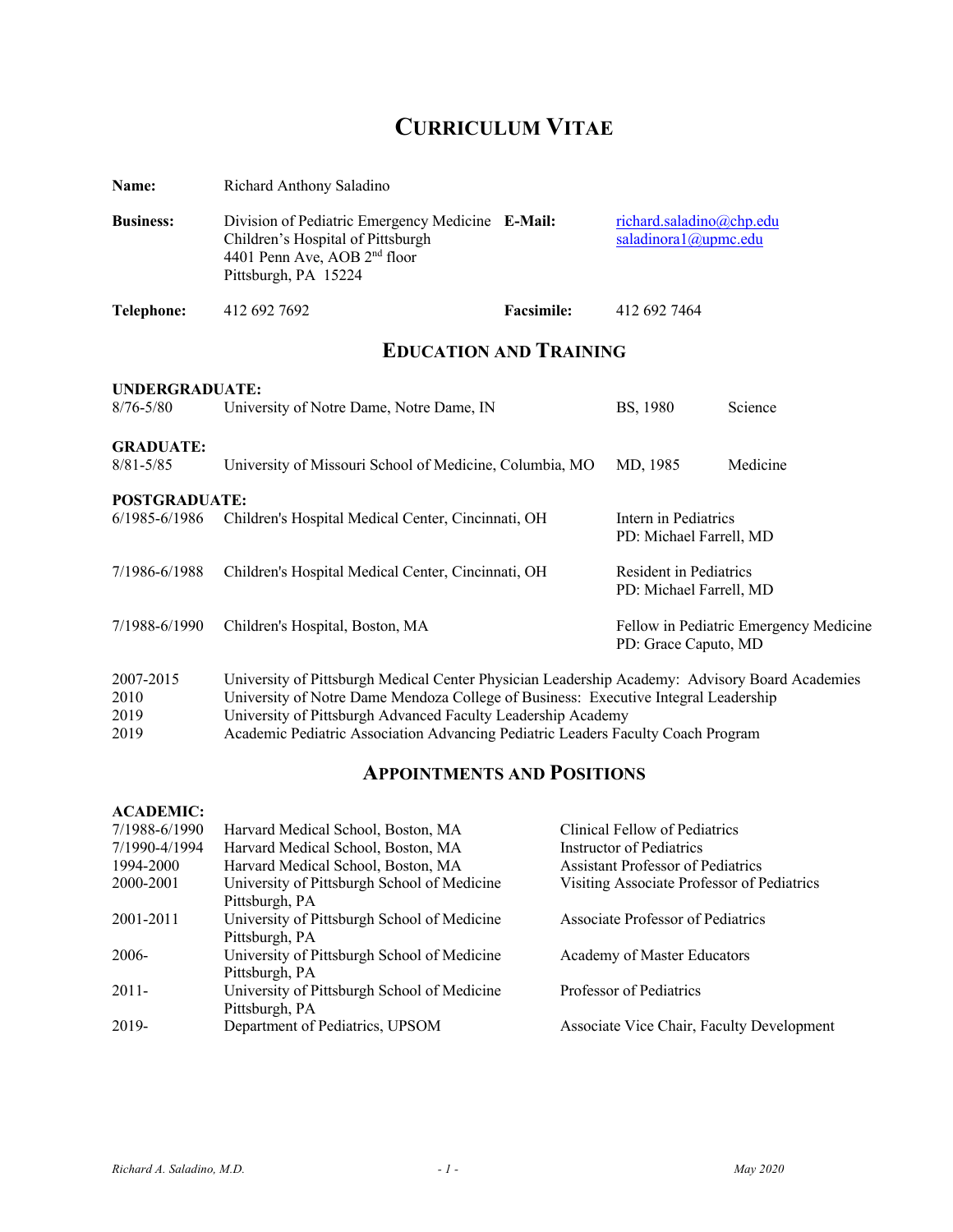# **NON-ACADEMIC:**

| 7/1988-6/1989  | Children's Hospital, Boston, MA                   | Clinical Fellow in Medicine                     |
|----------------|---------------------------------------------------|-------------------------------------------------|
| 7/1989-6/2000  | Children's Hospital, Boston, MA                   | Assistant in Medicine                           |
| 7/1989-6/2000  | Metrowest Medical Center, Framingham, MA          | Assistant in Medicine                           |
| 7/1998-6/2000  | Winchester Hospital, Winchester, MA               | Assistant in Medicine                           |
| 7/1998-6/2000  | Southshore Hospital, Weyland, MA                  | Assistant in Medicine                           |
| 7/2000-12/2018 | Children's Hospital of Pittsburgh, Pittsburgh, PA | Chief, Division of Pediatric Emergency Medicine |
| 7/2000-12/2018 | Children's Hospital of Pittsburgh, Pittsburgh, PA | Medical Director, Emergency Department          |
| $8/2000-$      | Children's Hospital of Pittsburgh, Pittsburgh, PA | Active Staff Physician                          |
| 10/2007-7/2009 | UPMC Passavant-Cranberry, Cranberry, PA           | Chief, Community Pediatric Emergency Medicine   |
| 4/2016-4/2018  | Children's Hospital of Pittsburgh, Pittsburgh, PA | Interim Chief, Division of Newborn Medicine     |
|                |                                                   |                                                 |

# **CERTIFICATION AND LICENSURE**

# **SPECIALTY CERTIFICATION:**

| American Board of Pediatrics                                                                                                                                  | Pediatrics #211507<br>Recertification |                   | 1989<br>1999                                        |
|---------------------------------------------------------------------------------------------------------------------------------------------------------------|---------------------------------------|-------------------|-----------------------------------------------------|
| American Board of Pediatrics<br>Pediatric Emergency Medicine #183<br>Recertification                                                                          |                                       |                   | 1992<br>1999, 2006, 2016                            |
| <b>MEDICAL LICENSURE:</b>                                                                                                                                     |                                       |                   |                                                     |
| National Board of Medical Examiners<br>Ohio State Medical Board-limited<br>Massachusetts Board of Licensure<br>Commonwealth of Pennsylvania Board of Medicine |                                       | #315227<br>#59783 | 1986<br>6/1985-8/1988<br>7/1988-3/2001<br>$8/2000-$ |
|                                                                                                                                                               |                                       |                   |                                                     |

# **OTHER CERTIFICATION:**

| Advanced Cardiac Life Support Provider     | 1987, 2003, 2006, 2010, 2014 |
|--------------------------------------------|------------------------------|
| Advanced Pediatric Life Support Instructor | 1989-2000                    |
| Advanced Trauma Life Support Instructor    | 1991-present                 |
| -Reverification                            | 2001, 2005, 2009, 2013       |
| Pediatric Advanced Life Support Provider   | 2000-present                 |
| Pediatric Advanced Life Support Instructor | 2000-present                 |

# **MEMBERSHIPS IN PROFESSIONAL AND SCIENTIFIC SOCIETIES**

| Society for Pediatric Research                                           | 1998-     |
|--------------------------------------------------------------------------|-----------|
| American Academy of Pediatrics                                           | $2002 -$  |
| Academy of Master Educators, University of Pittsburgh School of Medicine | $2006-$   |
| Accreditation Council for Graduate Medical Education                     |           |
| Panel Member: Board of Appeals for Pediatric Emergency Medicine          | 2008-2015 |
| American Pediatric Association                                           | 2019-     |
|                                                                          |           |

# **HONORS**

| Leadership Award, University of Missouri School of Medicine, Columbia MO     | 1985 |
|------------------------------------------------------------------------------|------|
| Resident Teaching Award, Children's Hospital Medical Center, Cincinnati OH   | 1988 |
| Best Oral Basic Science Presentation, Society of Academic Emergency Medicine | 1994 |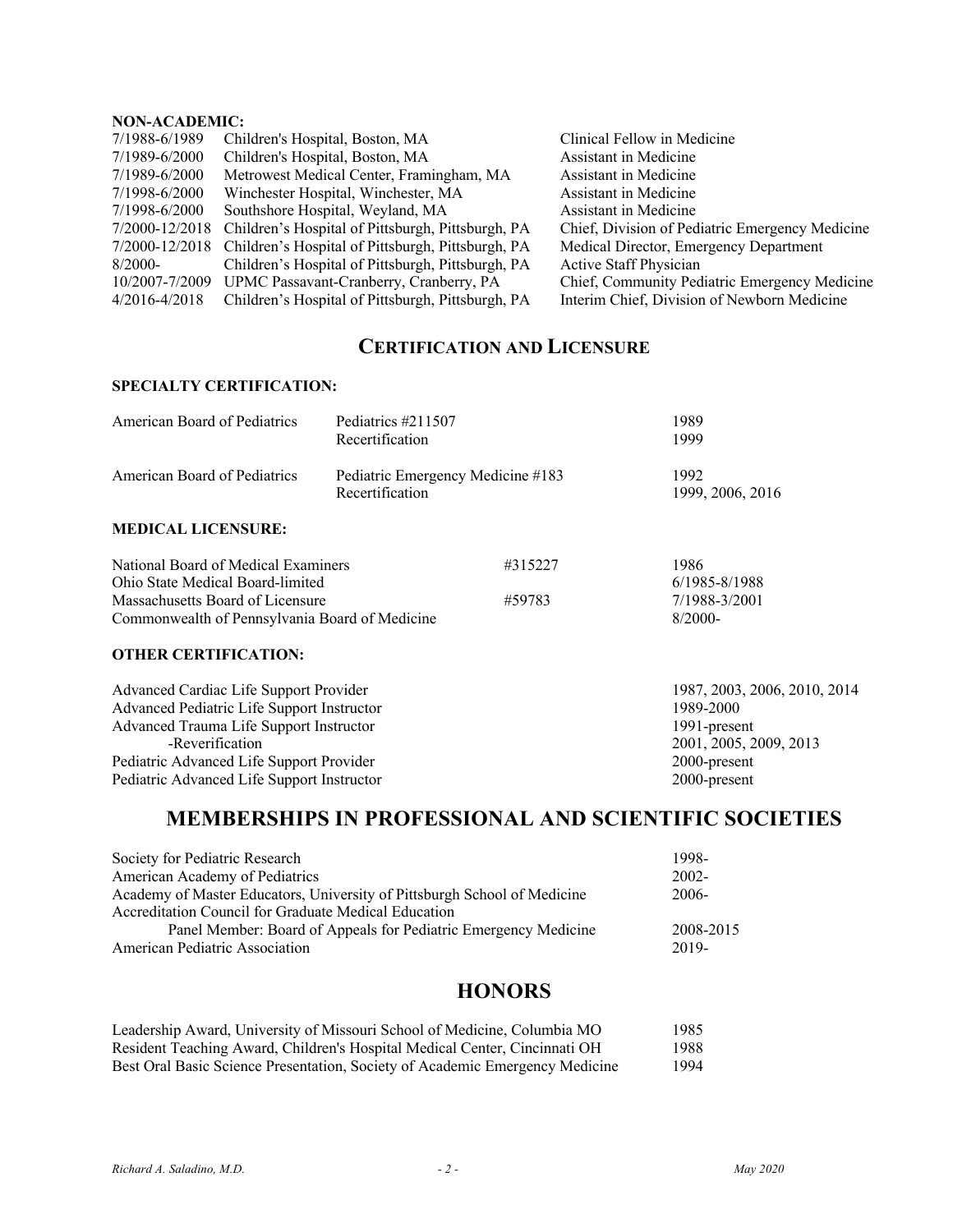# **PUBLICATIONS**

# **1. Original Peer Reviewed Articles**

- 1. **Saladino R**, Bachman D, Fleisher G: Arterial access in the pediatric emergency department. *Ann Emerg Med* 1990; 19:382-385. PMID:2321823
- 2. Shannon M, **Saladino R**, McCarty D, Parker KM, Scott L, Brown G, Vaughn P. Clinical evaluation of an acetaminophen meter for the rapid diagnosis of acetaminophen intoxication. *Ann Emerg Med* 1990; 19:1133- 1136. PMID: 2221519
- 3. **Saladino R**, Shannon M: Accidental and intentional poisonings with ethylene glycol in infancy: diagnostic clues and management. *Ped Emerg Care* 1991; 7:93-96. PMID: 2047315
- 4. **Saladino R**, Lund D, Fleisher GR: The spectrum of liver and spleen injuries in children: failure of the pediatric trauma score and clinical signs to predict isolated injuries. *Ann of Emerg Med* 1991; 20:636-640. PMID: 2039101
- 5. **Saladino R**, Alpert G, Baldwin G, Caputo GL, Parsonnet J, Gillis Z, Fleisher GR, Siber GR. Effect of a human immunoglobulin preparation for intravenous use in a rabbit model of meningococcal endotoxin-induced shock. *Crit Care Med* 1992; 20:816-822. PMID:1597037
- 6. **Saladino R,** Erikson M, Levy N, Bachman D, Siber GR, Fleisher GR. Utility of serum Interleukin-6 for diagnosis of invasive bacterial disease in children. *Ann Emerg Med* 1992; 21:1413-1417. PMID: 1443833
- 7. **Saladino R**, Garcia C, Thompson C, Hammer B, Parsonnet J, Novitsky T, Siber G, Fleisher G. Efficacy of a recombinant endotoxin neutralizing protein in rabbits with *Escherichia coli* sepsis. *Circ Shock* 1994; 42:104-110. PMID: 8013061
- 8. Garcia CT, **Saladino R**, Thompson C, Hammer B, Parsonnet J, Novitsky T, Siber G, Fleisher G: Effect of a recombinant endotoxin neutralizing protein on endotoxin shock in rabbits. *Crit Care Med* 1994; 22:1211-1218. PMID: 8045139
- 9. Kuppermann N, Nelson DS, **Saladino RA**, Thompson CM, Sattler F, Novitsky TJ, Fleisher GR, Siber GR: Comparison of a recombinant endotoxin neutralizing protein with a human monoclonal antibody to endotoxin for the treatment of *Escherichia coli* sepsis in rats. *J Infect Dis* 1994; 170:630-635. PMID: 8077721
- 10. Kuppermann N, Inkelis S, **Saladino RA**: The role of heparin in the prevention of extremity and digit necrosis in meningococcal purpura fulminans. *Pediatr Infect Dis J* 1994; 13:867-873. PMID: 7854884
- 11. Nelson DS, Kuppermann N, Fleisher GR, Hammer BK, Thompson CM, Garcia CT, Novitsky TJ, Parsonnet J, Onderdonk A, Siber GR, **Saladino RA**: Recombinant endotoxin neutralizing protein improves survival from *Escherichia coli* sepsis in rats. *Crit Care Med* 1995; 23:92-98.
- 12. Stack AM, **Saladino RA**, Thompson C, Sattler F, Weiner D, Parsonnet J, Nariuchi H, Siber GR, Fleisher GR: Failure of prophylactic and therapeutic use of a murine anti-tumor necrosis factor in *Escherichia coli* sepsis in the rabbit. *Crit Care Med* 1995; 23:1512-1518. PMID: 7664553
- 13. **Saladino RA**, Stack AM, Thompson CT, Sattler F, Siber GR, Fleisher GR: High dose recombinant endotoxin neutralizing protein improves survival in rabbits with *Escherichia coli* sepsis. *Crit Care Med* 1996;24:1203-1207. PMID: 8674336
- 14. Weiner DL, Kuppermann N, **Saladino RA**, Thompson CM, Novitsky TJ, Siber GR, Fleisher GR: Comparison of early and late treatment with a recombinant endotoxin neutralizing protein in a rat model of *Escherichia coli* sepsis. *Crit Care Med* 1996; 24:1514-1523. PMID: 8797624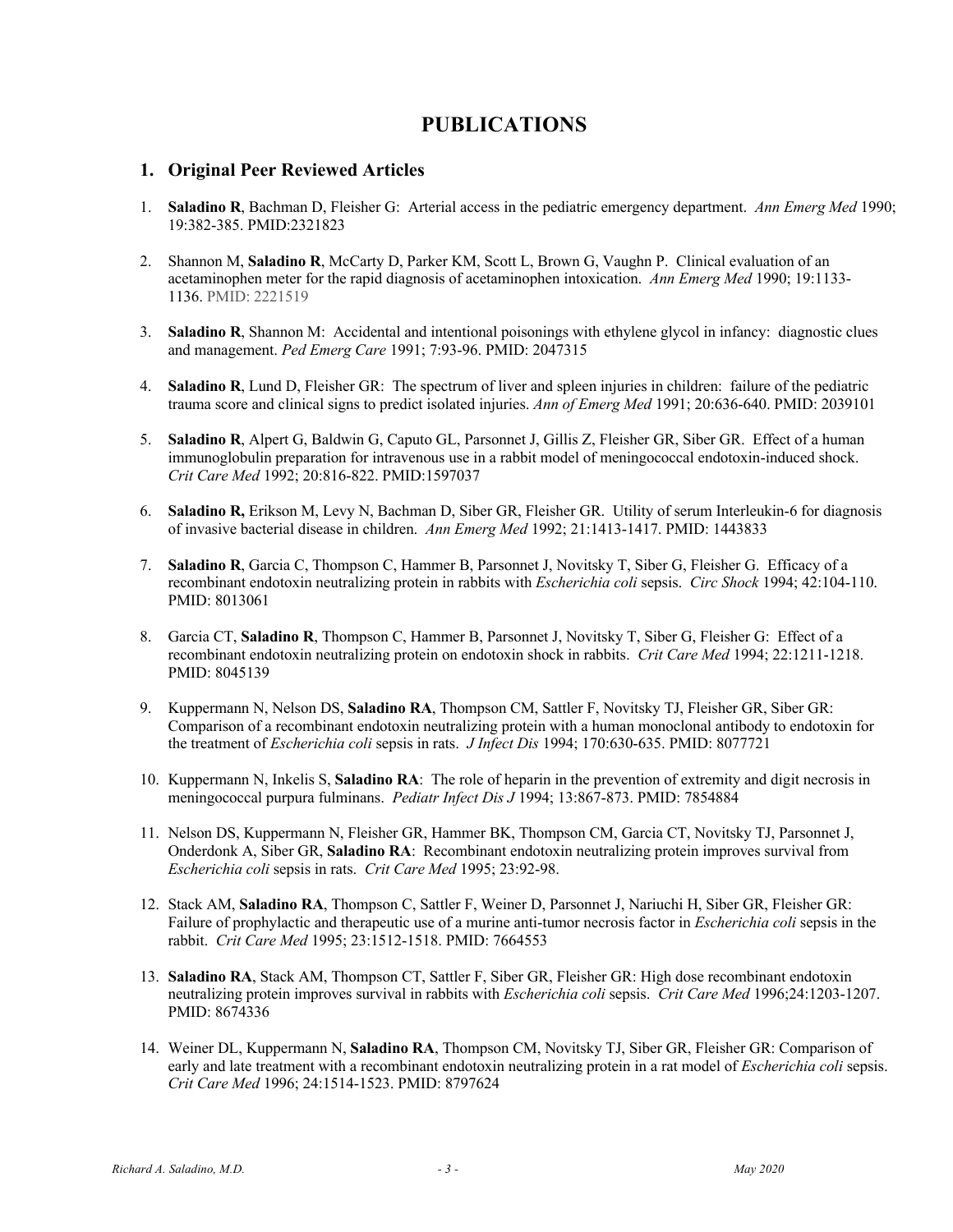- 15. Stack AM, **Saladino RA**, Siber GR, Thompson CM, Marra MN, Novitsky TJ, Fleisher GR: A comparison of bactericidal/permeability increasing protein variant versus recombinant endotoxin neutralizing protein for the treatment of *Escherichia coli* sepsis in rats. *Crit Care Med* 1997; 25:101-105. PMID: 8989184
- 16. **Saladno RA**, Stack AM, Fleisher GR, Thompson CM, Briles DE, Kobzik L, Siber GR: Development of a model of low-inoculum *Streptococcus pneumoniae* intrapulmonary infection in infant rats*. Infect Immun* 1997; 65:4701- 4704. PMID: 9353053
- 17. Meyers A, Sampson A, **Saladino R**, Dixit S, Adams W, Mondolfi A. Safety and effectiveness of homemade and reconstituted packet cereal-based oral rehydration solutions: a randomized clinical trial. Pediatrics. 1997 Nov;100(5):E3. PMID: 9346997
- 18. Roback MG, Stack AM, Thompson C, Brugnara C, Schwarz HP, **Saladino RA**: Activated protein C concentrate for the treatment of meningococcal endotoxin shock in rabbits. *SHOCK* 1998; 9:138-142. PMID: 9416421
- 19. Stack AM, Malley R, Thompson CM, Kobzik L, Siber GR, **Saladino RA**: Minimum protective serum concentrations of pneumococcal anti-capsular antibodies in infant rats.*J Infect Dis* 1998;177:986-990. PMID: 9534972
- 20. Malley R, Stack AM, Ferretti ML, Thompson CM, **Saladino RA**: Anti-capsular polysaccharide antibodies and nasopharyngeal colonization with *Streptococcus pneumoniae* in infant rats. *J Infect Dis* 1998; 178:878-882. PMID: 9728564
- 21. Solomon DK, Kurt-Jones EA, **Saladino RA**, Stack AM, Dunn IF, Finberg RW: Heterotrimeric G proteins physically associated with the lipopolysaccharide receptor CD14 modulate both in vivo and in vitro responses to lipopolysaccharide*. J Clin Invest* 1998; 102:2019-2027.
- 22. Stack AM, Malley R, **Saladino RA**, Montana JB, MacDonald KL, Molrine DC: Primary respiratory syncytial virus infection: pathology, immune response and evaluation of vaccine challenge strains in a new mouse model. *Vaccine* 2000 Jan 31;18(14):1412-8. PMID: 10618539
- 23. Malley R, Lipsitch M, Stack A, **Saladino RA**, Fleisher G, Pelton S, Thompson, Briles D, Anderson P. Intranasal immunization with killed unencapsulated whole cells prevents colonization and invasive disease by capsulated pneumoncocci. *Infect Immun* 2001 Aug;69(8):4870-3. PMID: 11447162
- 24. Malley R, Stack AM, Husson RN, Thompson CM, Fleisher GR, **Saladino RA**. Development of a model of focal pneumococcal pneumonia in young rats. *J Immune Based Therap Vaccines* 2004 Jan 23;2(1):2. PMID: 14741053
- 25. Kavanaugh ML**; Saladino RA**, Gold MA: Emergency Contraception Services for Adolescents: a National Survey of Children's Hospital Emergency Department Directors*. J Pediatr Adol Gynecology* 2009 Apr;22(2):111-9. doi: 10.1016/j.jpag.2008.04.002. PMID: 19345917
- 26. Antevy PM, Zuckerbraun N, **Saladino RA**, Pitetti R**.** Evaluation of a transthecal digital nerve block in the injured pediatric patient. *Pediatric Emerg Care* 2010 Mar;26(3):177-80. doi: 10.1097/PEC.0b013e3181d1dfaf. PMID: 20179662
- 27. Tress EE, Kochanek PM, **Saladino RA**, Manole MD. Cardiac arrest in children. *J Emerg Trauma Shock* 2010 Jul;3(3):267-72. doi: 10.4103/0974-2700.66528. PMID: 20930971
- 28. Thomas DG, Collins MW**, Saladino RA**, Frank V, Raab J, Zuckerbraun NS. Identifying Neurocognitive Deficits in adolescents following concussion. *Acad Emerg Med* 2011 Mar;18(3):246-54. doi: 10.1111/j.1553- 2712.2011.01015.x.PMID: 21401786
- 29. Grunwaldt L, Smith DM, Zuckerbraun NS, Naran S, Rottgers SA, Bykowski M, Kinsella C, Cray J, Vecchione L, **Saladino RA** Losee, JE**.** Pediatric facial fractures: demographics, injury patterns and associated injuries in 772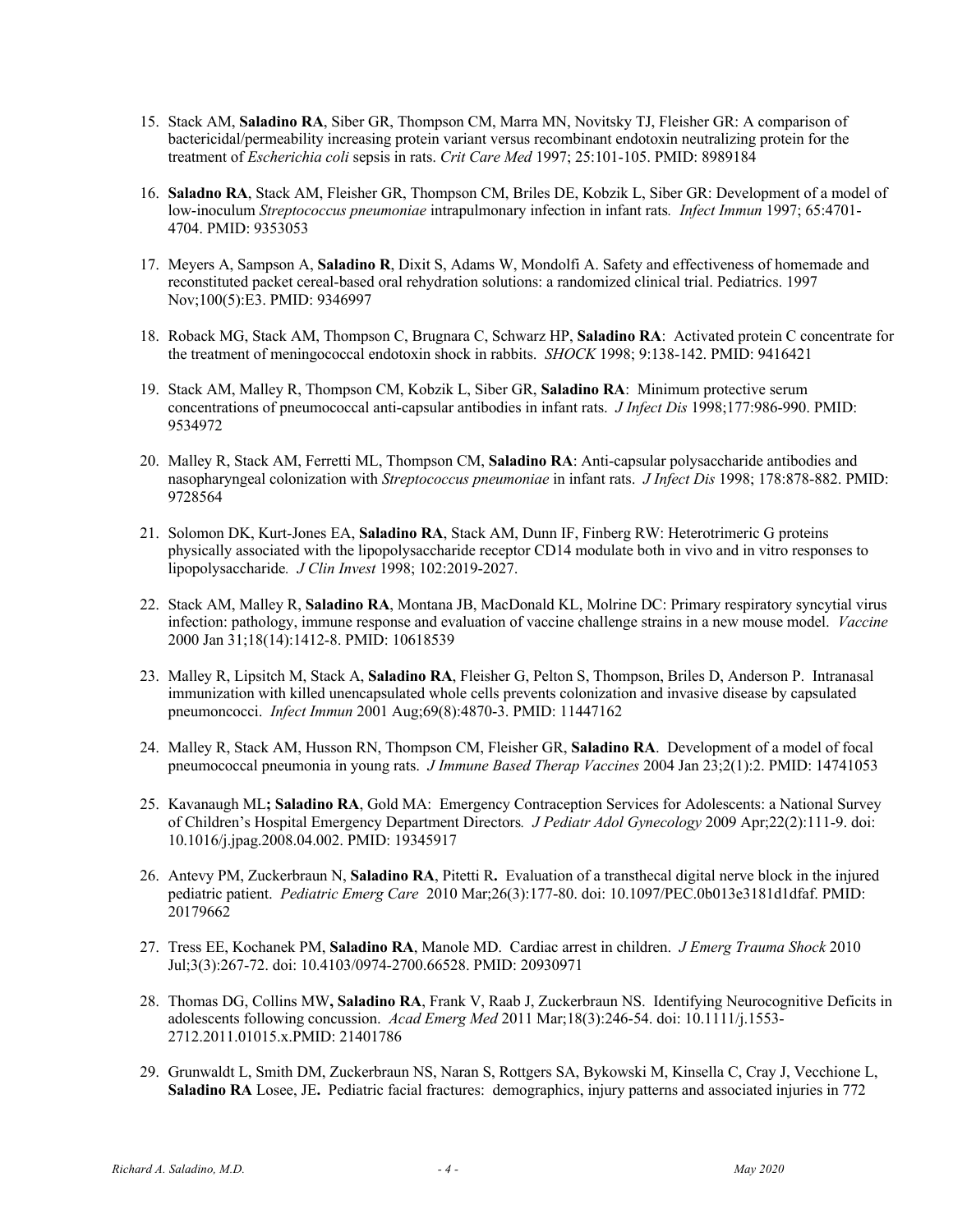consecutive patients. *Plastic Recon Surg* 2011 Dec;128(6):1263-71. doi: 10.1097/PRS.0b013e318230c8cf. PMID: 21829142

- 30. Afrooz PN, Grunwaldt L, Zanoun RR, Grubbs RK, **Saladino RA**, Losee JE, Zuckerbraun NS. Pediatric facial fractures: occurrence of concussion and relationship to fracture patterns. *J Craniofacial Surg* 2012 Sep;23(5):1270- 3. doi: 10.1097/SCS.0b013e31824e6447. PMID: 22976624
- 31. Tavarez M, **Saladino RA**, Manole MD, Gaines B. Prevalence, clinical presentation and management of magnetic foreign body ingestions in children. *J Emerg Med.* 2013 Jan;44(1):261-8. doi: 10.1016/j.jemermed.2012.03.025. Epub 2012; Jun 23.PMID:22727803
- 32. Indyk JI, Candido-Vitto C, Wolf IM, Venkataraman S, Munoz R, **Saladino RA**, Witchel SF, DeFranco DB. Reduced glucocorticoid receptor protein expression in children with critical illness. *Hormone Res Pediatrics* 2013; 79:169-178.
- 33. Sarnaik S, **Saladino RA**, Manole M, Pitetti RD, Kuch BA, Arora G, Orr RA and Felmet KA. Diastolic hypotension is an unrecognized risk factor for beta agonist-associated myocardial injury in children with asthma. *Pediatr Crit Care Med* 2013; Jul;14(6):e273-9. doi: 10.1097/PCC.0b013e31828a7677. PMID: 23823208.
- 34. Krishnamurti L, Smith-Packard B, Gupta A, Campbell M, Gunawardena S, **Saladino R**A. Impact of individualized pain plan on the emergency management of children with sickle cell disease. .*Pediatr Blood Cancer.* 2014 Oct;61(10):1747-53. doi: 10.1002/pbc.25024. Epub 2014 Jun 24. PMID: 24962217
- 35. Johnson T, Hickey R, Switzer G, Miller E, Winger D, Nguyen M, **Saladino RA**, Hausmann L. The impact of cognitive stressors in the emergency department on physician implicit racial bias. *Acad Emerg Med.* 2016. 23:297- 305. doi: 10.1111/acem.12901. Epub 2016 Feb 22. PMID: 26763939.
- 36. Ray KN, Felmet KA, Hamilton MF, Kuza CC, **Saladino RA,** Schultz BR, Watson RS, Kahn JM. Clinician attitudes toward adoption of pediatric emergency telemedicine in rural hospitals. *Pediatr Emerg Care.* 2017 Apr;33(4):250- 257. doi: 10.1097/PEC.0000000000000583. PMID: 26785087
- 37. Ramgopal S, Ivan Y, Medsinge A, **Saladino RA**. Pediatric necrotizing pneumonia: a case report and review of the literature. *Pediatr Emerg Care* Pediatr Emerg Care. 2017 Feb;33(2):112-115. doi: 10.1097/PEC.0000000000000585. Review. PMID: 26785088
- 38. Fagbuyi DB, Venkataraman S, Ralphe JC, Zuckerbraun NS, Pitteti RD, Lin Y, Jeong K, **Saladino RA**, Manole MD. Diastolic Hypotension, Troponin Elevation and Electrocardiographic Changes Associated with the Management of Moderate to Severe Asthma in Children. *Acad Emerg Med.* 2016 Jul;23(7):816-22. doi: 10.1111/acem.12997. Epub 2016 Jul 1. PMID: 27129445.
- 39. Berger RP, Fromkin J, Herman B, Pierce MC, **Saladino RA**, Flom L, Tyler-Kabara EC, McGinn T, Richichi R, Kochanek PM. Validation of the Pittsburgh infant brain injury score for abusive head trauma. *Pediatrics.* 2016 Jul;138(1). pii: e20153756. doi: 10.1542/peds.2015-3756. Epub 2016 Jun 23. PMID:27338699
- 40. Johnson TJ, Winger DG, Hickey RW, Switzer GE, Miller E, Nguyen MB, **Saladino RA**, Hausmann LRM. A comparison of physician implicit racial bias towards adults versus children. *Academic Pediatrics* (2016), doi: 10.1016/j.acap.2016.08.010. PMID:27620844
- 41. Lewis J. Arora G, Tudorascu DL, Hickey RW, **Saladino RA**, Manole MD. Acute management of refractory and unstable pediatric supraventricular tachycardia. *J Pediatr* 2016. Nov 22. pii: S0022-3476(16)31185-4. doi: 10.1016/j.jpeds.2016.10.051. [Epub ahead of print]
- 42. Root JM, Vargas M, Garibaldi LR, **Saladino RA**.Pediatric Patient With Altered Mental Status and Hypoxemia: Case Report. *Pediatr Emerg Care* 2017; 33:486-488. doi: 10.1097/PEC.0000000000000722. PMID: 27050737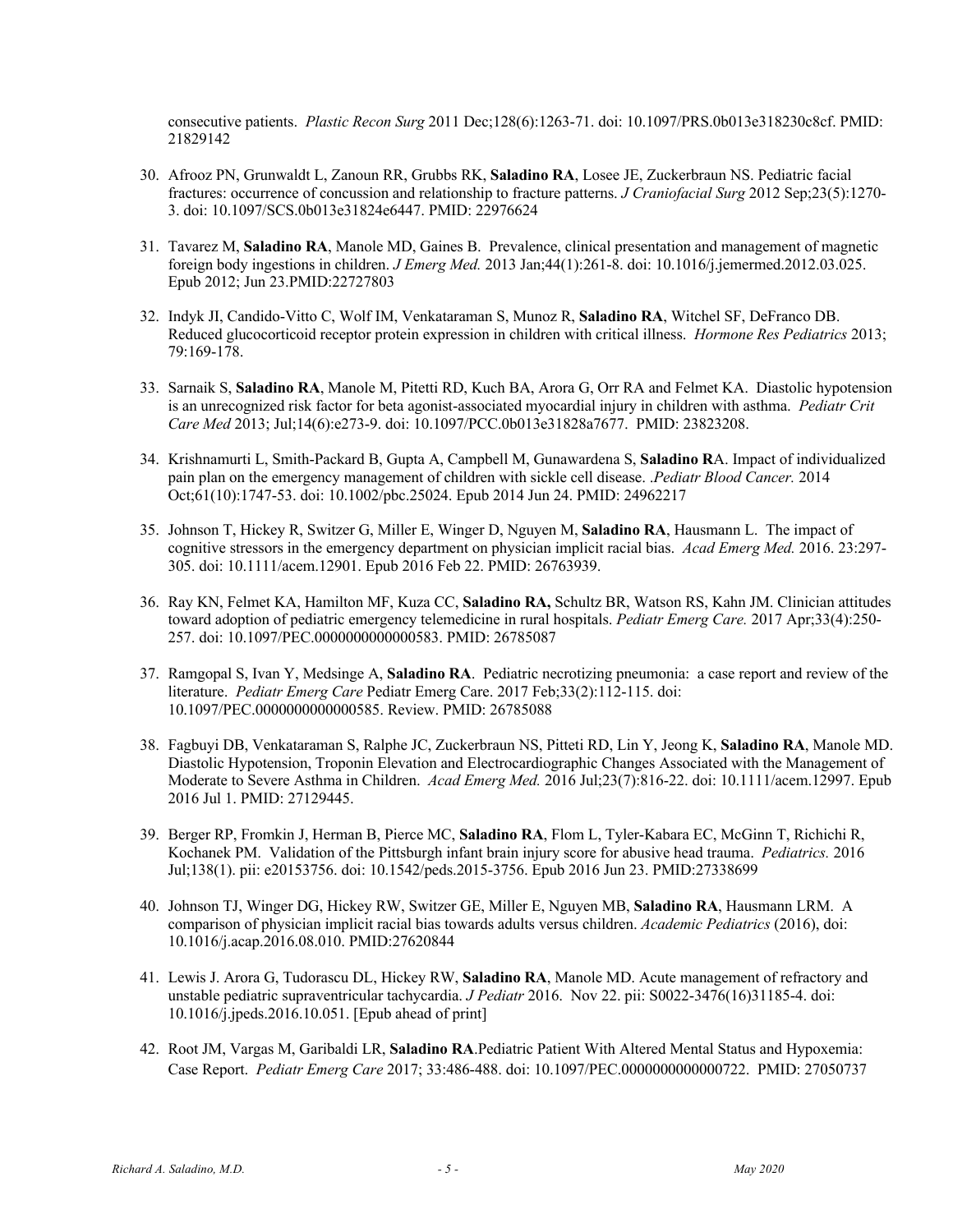- 43. Ray KN, Felmet KA, Hamilton MF, Kuza CC, **Saladino RA**, Schultz BR, Watson RS, Kahn JM. Clinician Attitudes Toward Adoption of Pediatric Emergency Telemedicine in Rural Hospitals. Pediatr Emerg Care. 2017 Apr;33(4):250-257. doi: 10.1097/PEC.0000000000000583. PMID: 26785087
- 44. Lewis J, Arora G, Tudorascu DL, Hickey RW, **Saladino RA**, Manole MD Acute management of refractory and unstable pediatric supraventricular tachycardia. *J Pediatr*. 2017; 181:177-182.e2. doi: 10.1016 PMID:27912926
- 45. Berger RP, Pak BJ, Kolesnikova MD, Fromkin J, **Saladino RA**, Herman BE, Pierce MC, Englert D, Smith PT, Kochanek PM. Derivation and validation of a serum biomarker panel to identify infants with acute intracranial hemorrhage. JAMA Pediatr. 2017 Jun 5;171(6):e170429. doi: 10.1001/jamapediatrics.2017.0429. Epub 2017 Jun 5. PMID: 28395008
- 46. Ivan Y, Ramgopal S, Cardenas-Villa M, Winger DG, Wang L, Vitale MA, **Saladino RA**. Feasibility of the Digital Retinography System Camera in the Pediatric Emergency Department. *Pediatr Emerg Care* 2018 34(7):488-491. doi: 10.1097/PEC.0000000000001203. PMID: 28609333
- 47. Weberding NT, **Saladino RA**, Minnigh MB, Oberly PJ, Tudorascu DL, Poloyac SM, Manole MD. Adenosine Administration with a stopcock technique delivers lower-than-intended drug doses.*Ann Emerg Med* 2018 Feb;71(2):220-224. doi: 10.1016/j.annemergmed.2017.09.002. Epub 2017 Oct 28. PMID: 29089171
- 48. Leeper CM, Yazer MH, **Saladino RA**, Triulzi D, Cladis R, Gaines B. The first described use of uncrossmatched cold-stored whole blood in injured children with hemorrhagic shock. *JAMA Pediatr* 2018 May 1;172(5):491-492. doi: 10.1001/jamapediatrics.2017.5238. PMID: 29554175
- 49. Berger RP, **Saladino RA**, Fromkin J, Heineman E, Suresh S, McGinn T. Development of an electronic medical record-based child physical abuse alert system. *J Am Med Inform Assoc* J Am Med Inform Assoc. 2018 Feb 1;25(2):142-149. doi: 10.1093/jamia/ocx063. PMID: 28641385
- 50. Suresh S, **Saladino RA,** Fromkin J, Heineman E, McGinn, Richichi R, Berger RP. Integration of physical abuse clinical decision support into the electronic health record at a tertiary care children's hospital. *J Amer Med Informatics Assoc.* 2018 Jul 1;25(7):833-840. doi: 10.1093/jamia/ocy025. PMID: 29659856
- 51. Ramgopal S, Bykowski MR, Chow I, Losee JE, **Saladino RA**. Weather patterns in the prediction of pediatric dog bites. *Clin Pediatr.* 2018 Oct 29:9922818809518. doi: 10.1177/0009922818809518. [Epub ahead of print] PMID: 30371111
- 52. Bykowski MR, Shakir S, Naran S, Smith DM, Goldstein JA, Grunwaldt L**, Saladino RA**, Losee JE. Pediatric Dog Bite Prevention: Are We Barking Up the Wrong Tree or Just Not Barking Loud Enough? *Pediatr Emerg Care* 2019 Sep;35(9):618-623. doi: 10.1097/PEC.0000000000001132. PMID: 28398940
- 53. Leeper CM, Yazer MH, Cladis FP, **Saladino RA**, Triulzi DJ, Gaines BA. Cold-stored whole blood platelet function is preserved in injured children with hemorrhagic shock. J Trauma Acute Care Surg. 2019 Jul;87(1):49-53. doi: 10.1097/TA.0000000000002340. PMID: 31033893
- 54. Ramgopal S, Button SE, Owusu Ansah S, Manole MD, **Saladino RA**, Guyette FX, Martin-Gill C. Success of pediatric intubations performed by a critical care transport service. *Prehosp Emerg Care.* (in press).

# **2. Other Peer Reviewed Publications: Review articles, Case reports, Invited published papers**

- 1. **Saladino RA**. Ethylene glycol. *Clin Toxicol Rev* 11(7), April 1989
- 2. **Saladino RA**, Fleisher GR, Siber GR, Thompson C, Novitsky TJ. Therapeutic potential of a recombinant endotoxin-neutralizing protein from *Limulus polyphemus*. In: Morrison DC, Ryan JL, Eds. Novel Therapeutic Strategies in the Treatment of Sepsis, Marcel Dekker, Inc., New York, 1995; 97-110.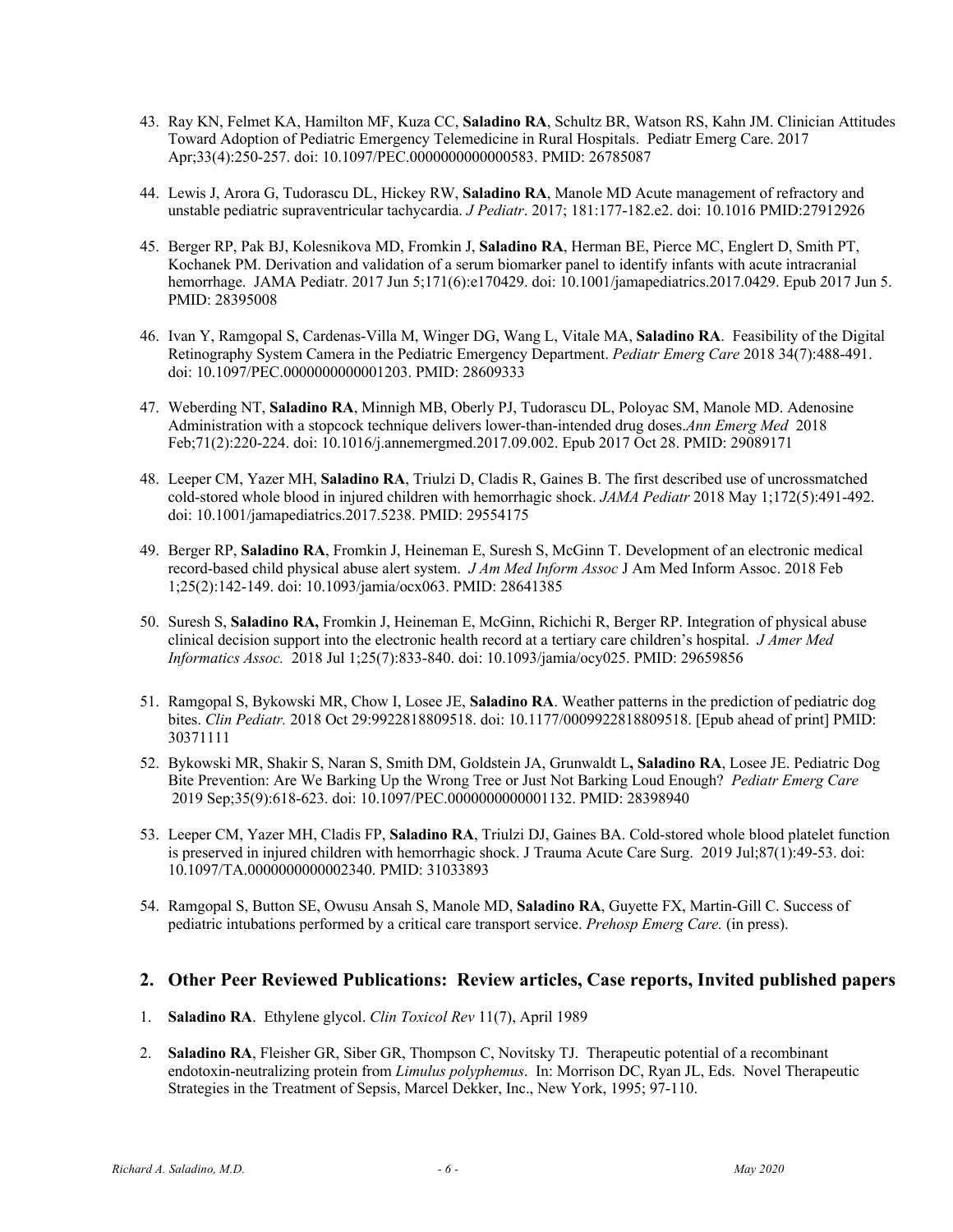- 3. **Saladino RA**: Management of septic shock in the pediatric emergency department in 2004. *Clin Pediatric Emerg Med* 2004; 5:20-27.
- 4. Zuckerbraun NS, **Saladino RA.** Pediatric drowning: current management strategies for immediate care. *Clin Pediatric Emerg Med* 2005; 6:49-56.
- 5. Phrampus ED, Shultz BL, **Saladino RA**. Injuries associated with all-terrain vehicles, a new epidemic. *Clin Pediatric Emerg Med* 2005; 6:57-61.
- 6. Potoka DA, **Saladino RA.** Blunt abdominal trauma in the pediatric patient. *Clin Pediatric Emerg Med.* 2005; 6:23- 31.
- 7. **Saladino RA**. Pediatric Trauma. Guest Editor: *Clin Pediatric Emerg Med.* 2005 Vol. 6; 1-65.
- 8. Manole MD, **Saladino RA**. Emergency department management of the pediatric patient with supraventricular tachycardia. *Pediatric Emerg Care.* 2007 Mar;23(3):176-85; quiz 186-9. Review. PMID: 17413437
- 9. **Saladino RA**, Antevy P. Management of fingertip injuries. In: *UpToDate*, Wiley JF (Ed), UpToDate, Waltham, MA. 2011. Updated Feb 2019
- 10. Rosen J, Suresh S, **Saladino RA**. Quality care and patient safety in the pediatric emergency department. *Pediatr Clin North* Am. 2016 Apr;63(2):269-82. doi: 10.1016/j.pcl.2015.12.004. Review. PMID: 27017034.
- 11. Root JM, Vargas M, Garibaldi LR, **Saladino RA**. Pediatric patient with altered mental status and hypoxemia: case report*. Pediatr Emerg Care.* 2017 Jul;33(7):486-488. doi: 10.1097/PEC.0000000000000722. PMID: 27050737
- 12. **Saladino RA,** Conti K. Pediatric blunt abdominal trauma: Initial evaluation and stabilization. In: *UpToDate*, Wiley JF (Ed), UpToDate, Waltham, MA. June 2019.
- 13. **Saladino RA**. Emergency Department approach to nontraumatic headache in children. In: *UpToDate*, Wiley JF (Ed), UpToDate, Waltham, MA. Oct 2019.
- 14. Weberding NT, **Saladino RA**. Pediatric Burns. *Practical Algorithms in Pediatric Emergency Care*. [In press]

# **3. Other Non-Peer Reviewed Publications: Proceedings of conferences and symposia, Letters to the editor, Editorials**

1. Siber GR, **Saladino RA**, Kuppermann N, Nelson D, Garcia CT, Parsonnet J, Hammer B, Thompson C, Novitsky TJ, Fleisher GR: Effect of a recombinant neutralizing protein from *Limulus polyphemus* on gram negative sepsis. Proceedings of the 2nd International Endotoxin Society, Vienna, Austria, August 1992, Ed. J. Levin Elsevier Science Publisher BV, Amsterdam, 1992; 379-387.

# **4. Books, Book Chapters and Monographs**

- 1. **Saladino RA**. Environmental Emergencies. In: Aoki B, McCloskey K, Eds. Evaluation Stabilization and Transport of the Critically Ill Child. Mosby-Year Book, Inc., St. Louis, 1992.
- 2. **Saladino RA**, McManus M. Acute Care. In: Graef J, Ed. Manual of Pediatric Therapeutics. Boston, Little, Brown and Company, 1993; 48-98.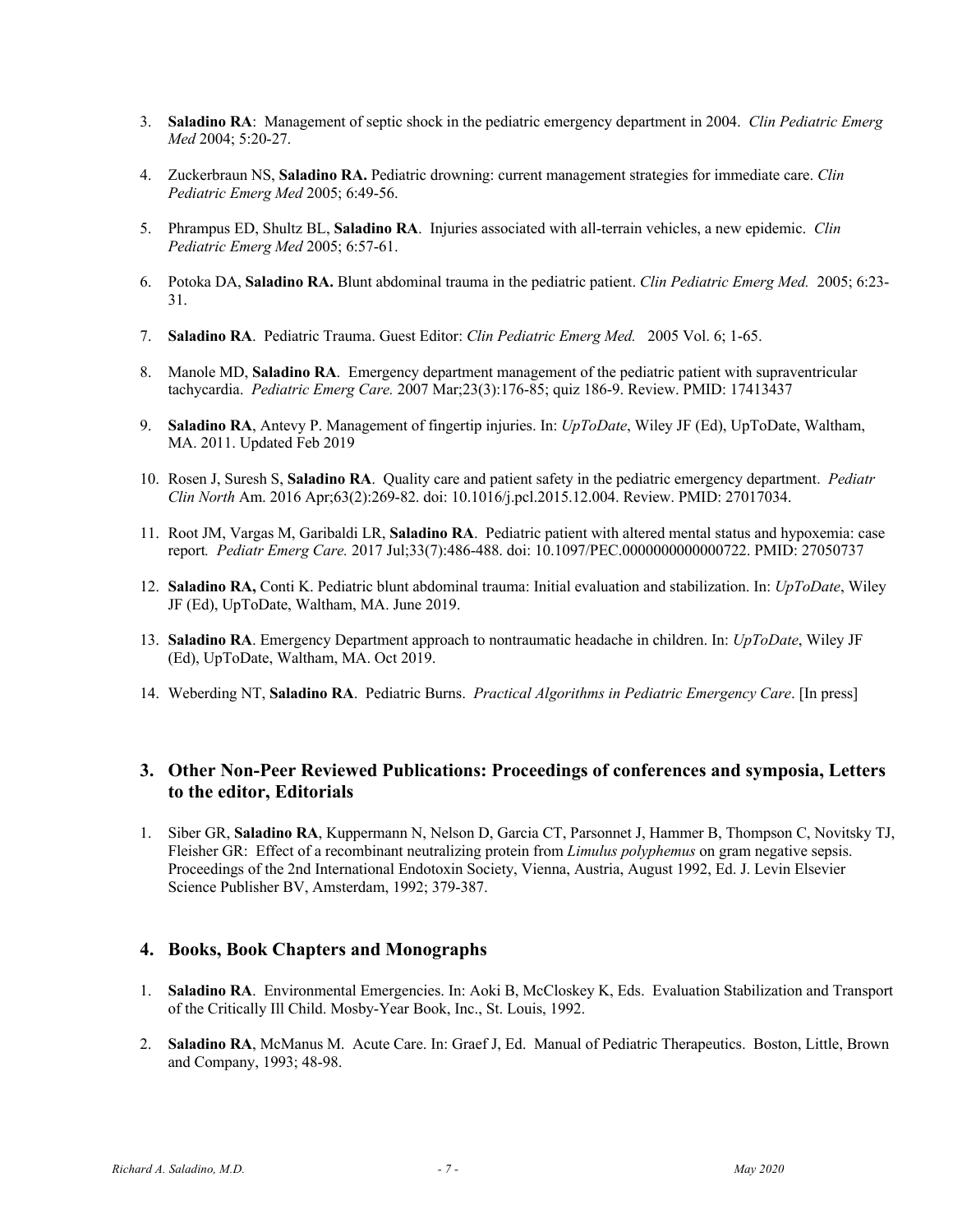- 3. **Saladino RA**, Lund D. Abdominal Trauma. In: Fleisher G, Ludwig S, Eds. Synopsis of Pediatric Emergency Medicine. Williams & Wilkins, Baltimore, 1995; 635-640.
- 4. **Saladino RA**. Endocrine and metabolic disorders. In: Barkin R, Ed. Pediatric Emergency Medicine: Clinical concepts and practice. Mosby-Year Book, Inc., St. Louis, 1<sup>st</sup> edition, 1992; 2<sup>nd</sup> edition, 1997; 755-771.
- 5. **Saladino, RA**. Editorial Board: Graef J, Ed. Manual of Pediatric Therapeutics, Sixth Edition. Lippincott-Raven publishers, 1997.
- 6. **Saladino RA**. Pharyngeal procedures. In: Henretig FM, King C, Eds. Textbook of Pediatric Emergency Procedures, Williams & Wilkins, Baltimore, 1997; 689-697.
- 7. Torrey SB, **Saladino RA.** Arterial puncture and catheterization. In: Henretig FM, King C, Eds. Textbook of Pediatric Emergency Procedures, Williams & Wilkins, Baltimore, 1997; 783-795.
- 8. **Saladino RA**. Central venous catheter placement. In: Krauss B, Brustowicz RM, Eds. Pediatric Procedural Sedation and Analgesia, Lippincott Williams & Wilkins, Baltimore, 1999; 303-305.
- 9. Zuckerbraun NS, **Saladino RA**. Drowning-Hypothermia. In: Roback M and Teach S eds. Pediatric Resuscitation: a practical approach. American College of Emergency Physicians. 2005; 303-307.
- 10. Vogeley E, **Saladino RA**. Pharyngeal Procedures. In: Henretig FM, King C, Eds. Textbook of Pediatric Emergency Procedures, Lippincott, Williams & Wilkins, Philadelphia, 2<sup>nd</sup> edition, 2008; 627-636.
- 11. Torrey SB, **Saladino RA**. Arterial puncture and catheterization. In: Henretig FM, King C, Eds. Textbook of Pediatric Emergency Procedures, Lippincott, Williams & Wilkins, Philadelphia, 2<sup>nd</sup> edition, 2008; 715-725.
- 12. Antevy P, **Saladino RA**. Finger injuries. In: Henretig FM, King C, Eds. Textbook of Pediatric Emergency Procedures, Lippincott, Williams & Wilkins, Philadelphia, 2nd edition, 2008; 939-953*.*
- 13. Vitale MA, Rudolph JA, **Saladino RA**. Children with intestinal failure and complications from visceral transplant. In: Venkat A, Ed. Challenging and Emerging Conditions in Emergency Medicine, Wiley-Blackwell, Hoboken, 2011; 251-270.
- 14. **Saladino RA**, Lund D. Abdominal Trauma. In: Fleisher G, Ludwig S, Eds. Textbook of Pediatric Emergency Medicine. Williams & Wilkins, Baltimore, 3<sup>rd</sup> edition 1993; 1167-1174; 4<sup>th</sup> edition 2000; 1361-1369; 5<sup>th</sup> edition 2005; 1453-1462; 6<sup>th</sup> edition 2010; 1271-1280; 7<sup>th</sup> edition 2015.

# **5. Published abstracts**

- 1. **Saladino RA,** Fleisher GR. Arterial access in the pediatric emergency department. (Presented at the Annual Meeting, Ambulatory Pediatrics Association, the Emergency Medicine Interest Group, Washington, DC, 1989.)
- 2. **Saladino RA,** Lund D, Fleisher GR. Occult abdominal injuries in childhood. [Abstract] AJDC 1990; 144:422. (Presented at the Annual Meeting, Ambulatory Pediatrics Association, Anaheim, 1990.)
- 3. **Saladino RA**, Alpert G, Baldwin G, Caputo GL, Parsonnet J, Gillis Z, Fleisher G, Siber G. Effect of intravenous immunoglobulin in a rabbit model of meningococcal endotoxic shock. [Abstract] Pediatr Res 1990; 27:N191,34A. (Presented at the Annual Meeting, Society for Pediatric Research, Anaheim, 1990.)
- 4. **Saladino RA**, Garcia CT, Thompson C, Hammer B, Siber G, Fleisher G. Assessment of intravenous endotoxin neutralizing protein in a rabbit model. [Abstract] Pediatr Res 1991; N182:33A. (Presented at the Annual Meeting, Society for Pediatric Research, New Orleans, 1991.)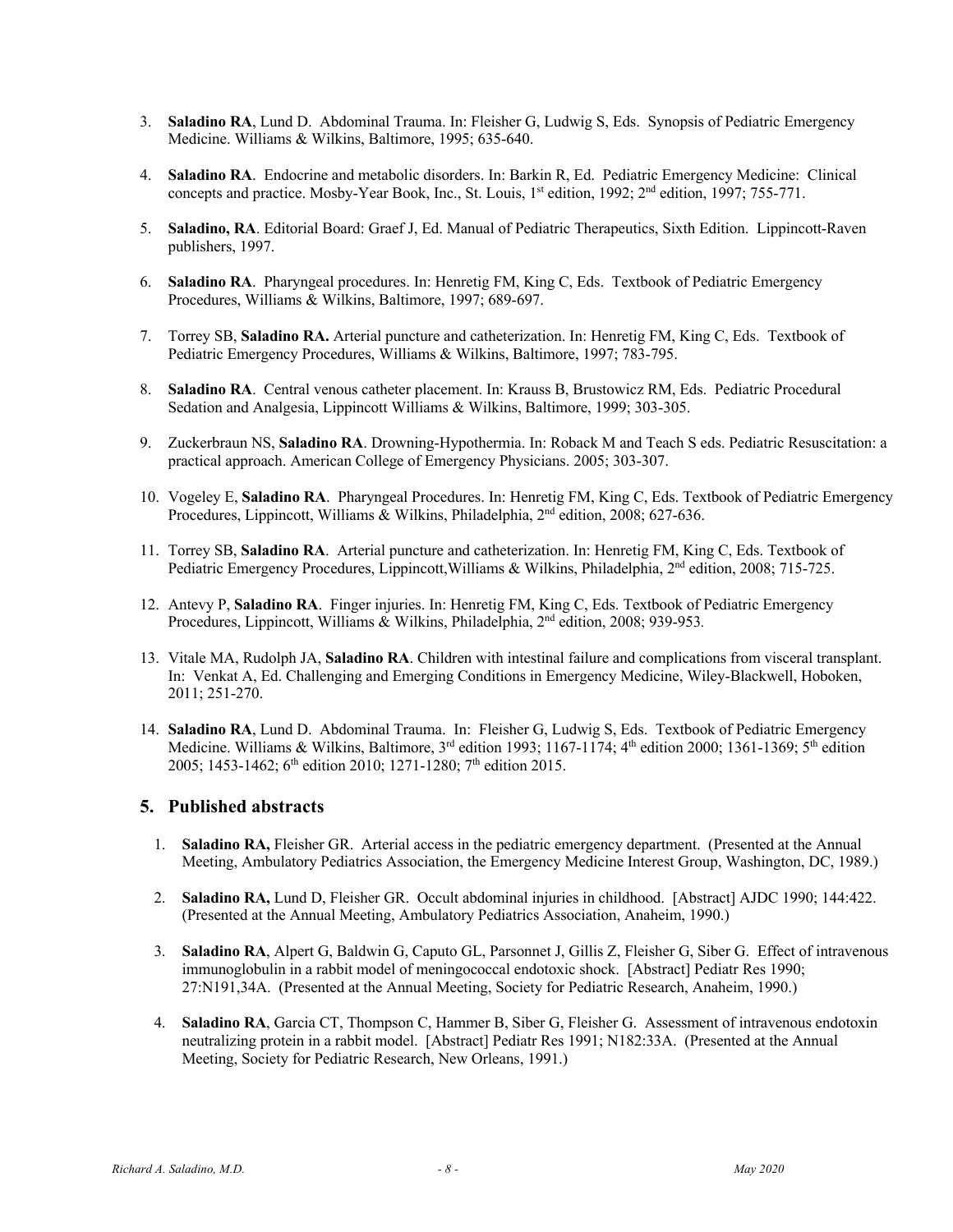- 5. **Saladino RA**, Erikson M, Levy N, Bachman D, Siber G, Fleisher G. Utility of serum interleukin-6 for diagnosis of invasive bacterial disease in children. [Abstract] Pediatr Res 1992; 31:N194,35A. (Presented at the International Symposium on IL-6: Physiopathology and clinical potentials, Montreux, Switzerland, 1991.)
- 6. **Saladino RA**, Garcia CT, Hammer B, Thompson C, Parsonnet J, Wainwright N, Novitsky TJ, Siber GR, Fleisher GR. Effect of an endotoxin neutralizing protein in an E. coli sepsis model in the rabbit. [Abstract] Pediatr Res 1992; 31:N195,35A. (Presented at the Annual Meeting, Society for Pediatric Research, Baltimore, MD, 1992; Presented at the 1992 International Endotoxin Society Meeting, Vienna, Austria; Presented at the Annual Meeting, American Academy of Pediatrics, Emergency Medicine Section, San Francisco, 1992.)
- 7. Kuppermann N, Nelson D, Garcia C, **Saladino RA**, Hammer B, Wainwright N, Novitsky TJ, Fleisher GR, Siber GR. Recombinant endotoxin neutralizing protein from L. polyphemus reduces mortality from E. coli sepsis in a rat model. [Abstract] Pediatr Res 1992; 31:N176,32A. (Presented at the Annual Meeting, Society for Pediatric Research, Baltimore, 1992.)
- 8. **Saladino RA**, Erikson M, Levy N, Bachman D, Siber G, Fleisher G. Interleukin-6 in children with invasive systemic bacterial infection: correlation with severity of illness and prediction of disease. [Abstract] Ann Emerg Med 1992; 21:N40,600. (Presented at the Annual Meeting, Society for Academic Emergency Medicine, Toronto, 1992.)
- 9. Nelson D, Kuppermann N, **Saladino RA**, Parsonnet J, Thompson C, Hammer B, Sattler F, Novitsky TJ, Fleisher G, Siber G. A randomized trial of a recombinant endotoxin neutralizing protein versus a monoclonal antibody to endotoxin for the treatment of E. coli sepsis in a rat model. [Abstract] Pediatr Res 1993; 33:N1043,177A.
- 10. Stack A, **Saladino RA**, Thompson C, Sattler F, Weiner D, Parsonnet J, Nariuchi H, Siber GR, Fleisher GR. Murine anti-TNF monoclonal antibody reduces TNF levels in an E. coli sepsis model in the rabbit. [Abstract] Pediatr Res 1993; 33:N1089,184A. (Presented at the Annual Meeting, Society for Pediatric Research, Washington, D.C., 1993.)
- 11. **Saladino RA**, Stack A, Thompson C, Sattler F, Novitsky TJ, Siber GR, Fleisher GR: High-dose recombinant endotoxin neutralizing protein improves survival from E. coli sepsis in rabbits. [Abstract] Pediatr Res 1994; 35:N332,58A. (Presented at the Annual Meeting, Society for Pediatric Research, Seattle, 1994, and at the Annual Meeting, Society for Academic Emergency Medicine, Washington, D.C., 1994.)
- 12. Weiner D, Kuppermann N, **Saladino RA,** Thompson C, Sattler F, Novitsky T, Siber G, Fleisher G: Comparison of early vs late treatment with recombinant endotoxin neutralizing protein (ENP) in a rat model of E. coli sepsis. [Abstract] Pediatr Res 1994; N1185, 200A. (Presented at the Annual Meeting, Society for Pediatric Research, Seattle, 1994.)
- 13. Stack AM, **Saladino RA**, Thompson CM, Siber GR, Fleisher GR: A comparison of recombinant endotoxin neutralizing protein versus a recombinant bactericidal/permeability increasing protein variant for the treatment of E. coli sepsis in rats. [Abstract] Pediatr Res 1995; 37:N116, 118A. (Presented at the Annual Meeting, Society for Pediatric Research, San Diego, 1995.)
- 14. Roback MG, **Saladino RA**, Stack AM, Thompson C, Schwarz HP, Siber GR: Effect of activated protein C on endotoxin shock in rabbits. [Abstract] Pediatr Res 1995; 37:N300, 52A. (Presented at the Annual Meeting, Society for Pediatric Research, San Diego, 1995, and at the Annual Meeting, Society for Academic Emergency Medicine, San Antonio, 1995.)
- 15. Meyers A, Sampson A, **Saladino RA,** Adams W, Mondolfi A, Dixit S, Glotzer D: Safety and effectiveness of homemade and reconstituted packet cereal-based oral rehydration solutions: a randomized clinical trial. [Abstract] Pediatr Res 1996; 39:N151. (Presented at the Annual Meeting, Society for Pediatric Research, Washington, 1996.)
- 16. **Saladino RA**, Stack AM, Thompson CM, Fleisher GR, Siber GR: Infant rat model of vaccine type S. pneumoniae (SP) pneumonia. [Abstract] Pediatr Res 1996; 39:N1091. (Presented at the Annual Meeting, Society for Pediatric Research, Washington, 1996.)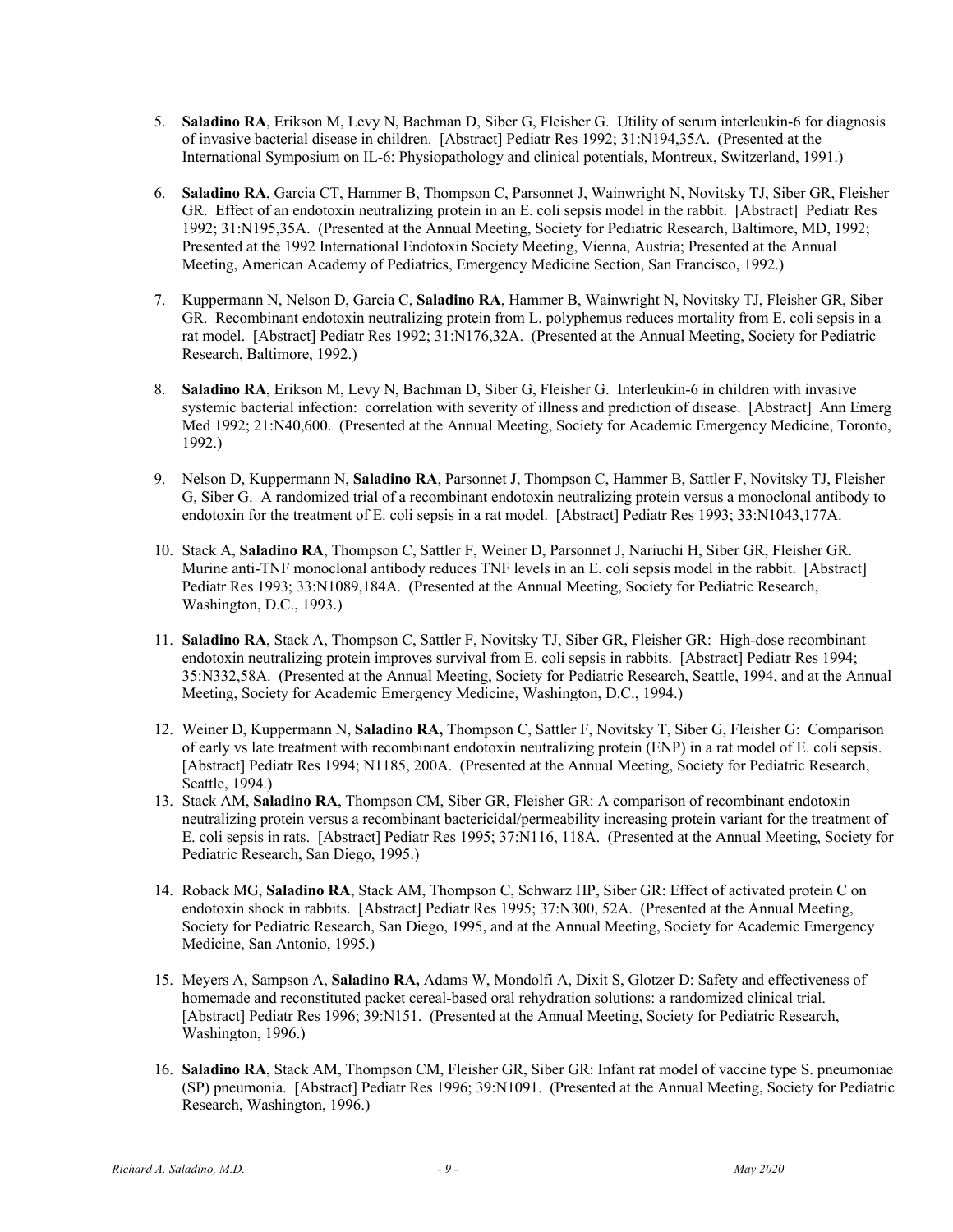- 17. **Saladino RA**, Stack AM, Malley R, Thompson CM, Siber GR, Fleisher GR: Bacterial polysaccharide immune globulin (BPIG) protects infant rats with S. pneumoniae pneumonia from bacteremia, meningitis and death. [Abstract] Pediatr Res 1996; 39:N1092. (Presented at the Annual Meeting, Society for Pediatric Research, Washington, 1996.)
- 18. Malley R, Stack AM, Thompson CM, Ferretti ML, Siber GR, Fleisher GR, **Saladino RA**: An infant rat model of Streptococcus pneumoniae (SP) nasal colonization and invasive pneumococcal disease. [Abstract] Pediatr Res 1996; 39:N1054.
- 19. Malley R, Thompson CM, Ferretti ML, Siber GR, **Saladino RA:** Bacterial polysaccharide immune globulin (BPIG) does not protect infant rats from nasal colonization with Streptococcus pneumoniae. [Abstract] Pediatr Res 1996; 39:N1055. (Presented at the Annual Meeting, Society for Pediatric Research, Washington, 1996.)
- 20. Malley R, Stack AM, Husson R, Murphy M, **Saladino, RA**: Development of a novel model of non-bacteremic, focal pneumococcal pneumonia in young rats. [Abstract] Pediatr Res 1999; 45:N 978.
- 21. Stack AM, Malley R, Thompson CM, **Saladino RA**: A novel murine model of primary respiratory syncytial virus infection. [Abstract] Pediatr Res 1999; 45:N 1023.
- 22. Antevy P, Zuckerbraun NS, Pitetti RD, **Saladino RA**: Evaluation of a transthecal digital nerve block in the injured pediatric patient. [Abstract] Pediatr Res 2005; (Presented at the Annual Meeting, Society for Pediatric Research, Washington, 2005.)
- 23. Thomas DG, Collins M, **Saladino RA,** Frank V, and Zuckerbraun NS. Neurocognitive assessment of concussion in the pediatric emergency department. [Abstract] Pediatr Res 2008; (Presented at the Annual Meeting, Society for Pediatric Research, Honolulu, 2008.)
- 24. Fagbuyi, D Manole M, Zuckerbraun N, Pitetti R, Ralphe JC, **Saladino R**A, Venkataraman S. Incidence of myocardial ischemia with the administration of continuous albuterol nebulization in children with moderate to severe asthma. [Abstract] Pediatr Res 2008; (Presented at the Annual Meeting, Society for Pediatric Research, Honolulu, 2008.)
- 25. Fagbuyi, D, Pitetti RD, Zuckerbraun NS, Manole M, Venkataraman S, Ralphe JC and **Saladino R**A. Incidence of myocardial ischemia in moderate to severe asthma patients receiving continuous albuterol nebulization. [Abstract] Amer J Thor Surg 2008; (Presented at the American Thoracic Society 2008 International Conference, Toronto, 2008.)
- 26. Grunwalt, LJ, Zuckerbraun, NS, DeCesare GE, **Saladino RA**, Naran S, Vecchione L, Bolling L, Losee JE. Mild traumatic brain injury (mTBI) in children and adolescents with facial fractures: occurrence of mTBI and relationship of fracture type. [Abstract] (Presented at the Annual Meeting, American Academy of Pediatrics, Washington, 2009.)
- 27. Tavarez MM, **Saladino RA**, GainesBA, Manole MS. Prevalence, clinical presentation and management of magnetic foreign body ingestions in children. [Abstract] (Presented at the Annual Meeting, American Academy of Pediatrics, Washington, 2009.)
- 28. Candido-Vitto C, Indyk J, DeFranco D, Zuckerbraun NS, **Saladino RA**, Munoz R, Benkataraman S, Witchel S. Assessment of glucocorticoid receptor function in peripheral blood mononuclear cells of critically ill children. [Abstract] (Presented at the Society of Critical Care Medicine's (SCCM) 39th Critical Care Congress, Miami, 2009, and The Endocrine Society 92nd Annual Meeting, San Diego, 2010.)
- 29. Shah AP, Fiedor-Hamilton M, **Saladino RA**, Zuckerbraun NS. Occurrence of inpatient condition A or C events after admission from a pediatric emergency department (ED). [Abstract #9980] (Presented at the Annual Meeting, American Academy of Pediatrics, San Francisco, CA 2010).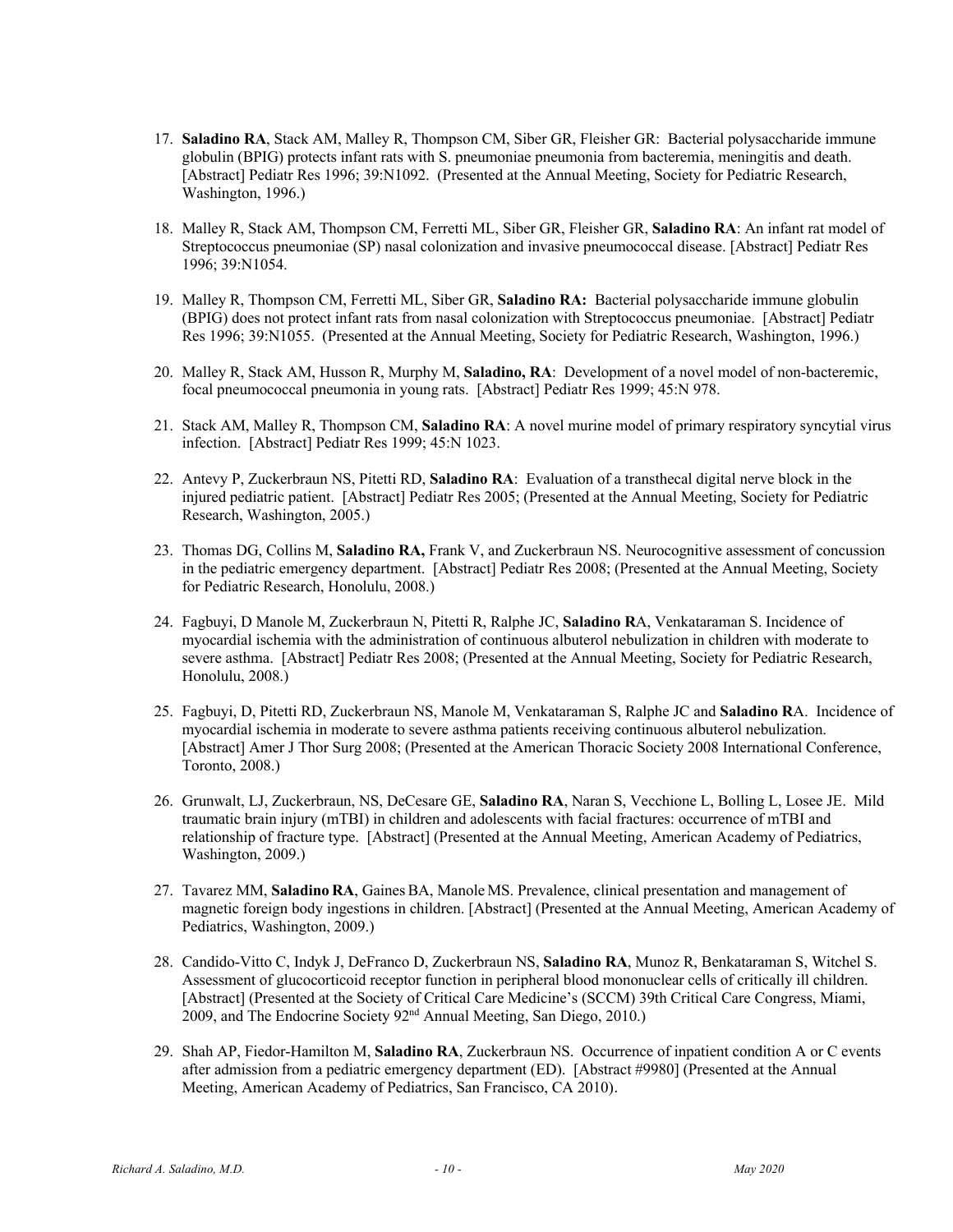- 30. Cullen D, Nguyen M, Wolford J, **Saladino RA**, Miller E. Little people, big hunger: addressing food insecurity in the pediatric emergency department. [Abstract] (Presented at the Annual Meeting, American Academy of Pediatrics, San Diego, CA 2014). American Academy of Pediatrics Section on Medical Students, Residents and Fellowship Trainees (SOMSRFT) Anne E. Dyson Child Advocacy Award.
- 31. Weberding N, **Saladino RA,** Poloyac S, Manole MD, Toader A, Minnigh M, Oberly P. Adenosine administration using a stopcock technique delivers lower than intended drug doses. [Abstract] (Presented at the American Heart Association Fellows Research Day, Pittsburgh, PA, 2015).
- 32. Mackey B, Cohen D, **Saladino RA**. Use of intranasal fentanyl can lead to high quality care and high patient satisfaction in the pediatric emergency department. Journal of Sickle Cell Disease and Hemoglobinopathies. [Abstract] (Presented at the 9th Annual Sickle Cell Disease Research and Educational Symposium and 38th National Sickle Cell Disease Scientific Meeting, Hollywood, FL 2015).
- 33. Johnson TJ, Hickey RW, Switzer GE, Miller E, Winger DG, Nguyen M, **Saladino RA**, Hausmann L. Physician Implicit racial bias towards adults and children. [Abstract #753950] (Presented at the Annual Meeting, Society for Pediatric Research, San Diego, CA 2015).
- 34. Lewis J, **Saladino RA**, Tudorascu DL, Aurora G, Manole MD. Refractory supraventricular tachycardia (SVT) in children: emergency department presentation, management, and outcomes. [Abstract #: 752625] (Presented at the Annual Meeting, Society for Pediatric Research, San Diego, CA 2015).
- 35. Ivan Y, **Saladino RA,** Nischal K. Feasibility of the digital retinography system (DRS) camera in the pediatric emergency department. (Presented at the Annual Meeting, American Academy of Pediatrics, Washington, DC 2015).
- 36. Ramgopal S, Bykowski MR, Chow I, Losee JE, **Saladino RA**. The Relation of Weather Events and Pediatric Dog Bites. (Presented at the 64th annual meeting of the Robert H Ivy Society of Plastic Surgery, Hershey, PA 2018)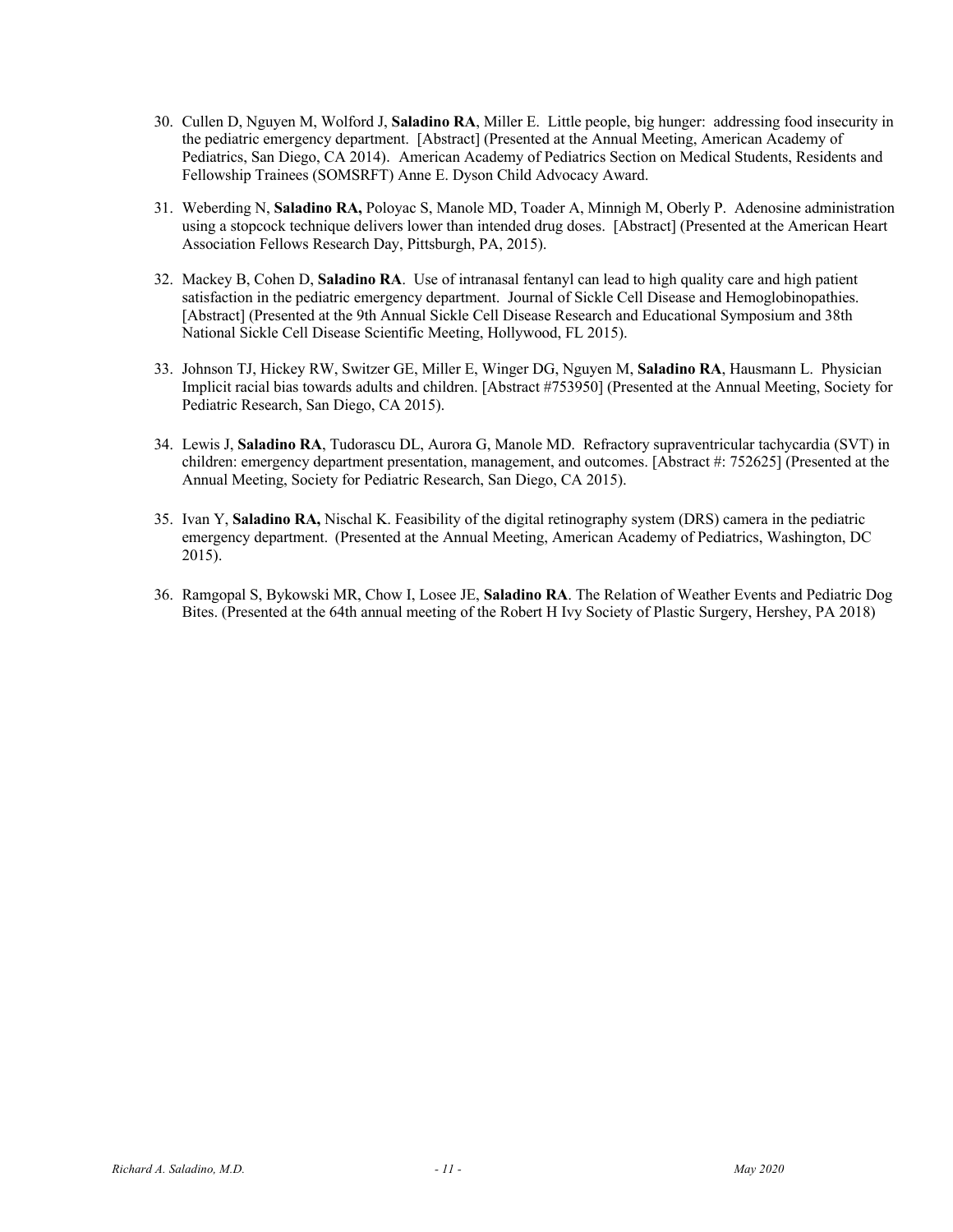# **PROFESSIONAL ACTIVITIES**

# **TEACHING:**

# **Medical Students**

| Date                | Role                  | <b>Title of session</b>                                                                                          | Learner                                                                       | No of<br>learners/<br>session | No of<br>sessions/<br>year |
|---------------------|-----------------------|------------------------------------------------------------------------------------------------------------------|-------------------------------------------------------------------------------|-------------------------------|----------------------------|
| 1990-<br>2000       | Instructor            | Topics in Pediatric Emergency Medicine<br>(didactic)                                                             | Harvard Medical School;<br>Medical students MS3,<br>MS4                       | $4 - 10$                      | 24                         |
| $2000 -$<br>2017    | Instructor            | Selected topics in Pediatric Emergency<br>Medicine (didactic)                                                    | <b>UPSOM Medical Students</b><br>MS3, MS4                                     | $2 - 3$                       | 24                         |
| 2000-<br>2017       | Preceptor             | <b>UPSOM Advanced Pediatric</b><br><b>Examination Course:</b>                                                    | <b>UPSOM Medical Students</b><br>MS3, MS4                                     | $2 - 3$                       | 4                          |
| $2000 -$<br>current | Preceptor             | Bedside teaching, Emergency<br>Department, UPMC Children's Hospital<br>of Pittsburgh                             | <b>UPSOM Medical Students</b><br>MS3, MS4                                     | $1 - 2$                       | 60-75                      |
| $2007 -$<br>2008    | Faculty<br>Instructor | Pre-clerkship Program: Patient<br>Assessment Workshop for Medical<br><b>Students</b>                             | UPSOM (John Mahoney,<br>MD, Course Director)                                  | 50                            |                            |
| $2007 -$<br>2011    | Instructor            | <b>UPSOM Department of Emergency</b><br>Medicine residency preparedness series:<br>"Getting ready for residency" | <b>UPSOM</b> Medical Students,<br>MS4 (Susan Dunmire,<br>MD, Course Director) | $40 - 50$                     |                            |

# **Resident teaching**

| Date             | Role       | <b>Title of session</b>                                                              | Learner                                                                                                                        | No of                | No of      |
|------------------|------------|--------------------------------------------------------------------------------------|--------------------------------------------------------------------------------------------------------------------------------|----------------------|------------|
|                  |            |                                                                                      |                                                                                                                                | learners/<br>session | sessions/  |
| 1990-<br>2000    | Instructor | Topics in Pediatric Emergency Medicine<br>(didactic)                                 | Boston Children's<br>Hospital: Pediatric, Family<br>Medicine, Emergency<br>Medicine residents, PGY1-<br>PGY4                   | $4 - 10$             | year<br>24 |
| 1990-<br>2000    | Instructor | Workshop - Wound management                                                          | Boston Children's<br>Hospital: Pediatric, Family<br>Medicine, Emergency<br>Medicine residents, PGY1-<br>PGY4                   | $4 - 10$             | 24         |
| 2000-<br>2017    | Instructor | Selected topics in Pediatric Emergency<br>Medicine (didactic)                        | UPMC Children's Hospital<br>of Pittsburgh: Pediatric,<br>Family Medicine,<br><b>Emergency Medicine</b><br>residents, PGY1-PGY4 | $2 - 3$              | 24         |
| 2000-<br>current | Preceptor  | Bedside teaching, Emergency<br>Department, UPMC Children's Hospital<br>of Pittsburgh | UPMC Children's Hospital<br>of Pittsburgh: Pediatric,<br>Family Medicine,<br><b>Emergency Medicine</b><br>residents, PGY1-PGY4 | $3 - 5$              | 72-150     |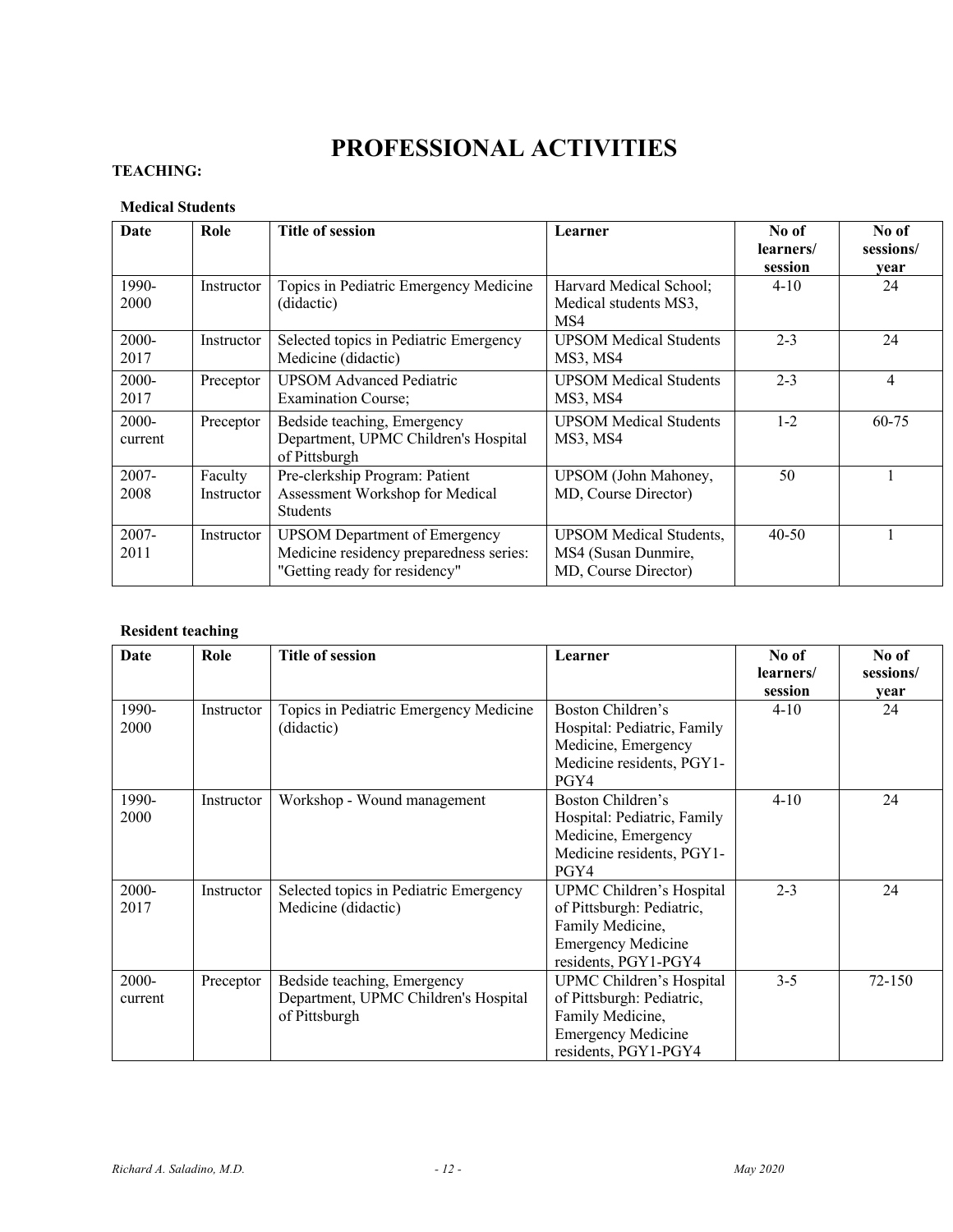| 2000-<br>2017 | Instructor   Department of Emergency Medicine<br>Grand Rounds (didactic) - selected topics   Emergency Medicine | UPSOM Department of | $20 - 24$ |  |
|---------------|-----------------------------------------------------------------------------------------------------------------|---------------------|-----------|--|
|               | in Pediatric Emergency Medicine                                                                                 | residents           |           |  |

# **Fellow Teaching**

| <b>Date</b>      | Role                 | <b>Title of session</b>                                                                                                                                                                                                                                                                                                       | Learner                                                                                                 | No of     | No of          |
|------------------|----------------------|-------------------------------------------------------------------------------------------------------------------------------------------------------------------------------------------------------------------------------------------------------------------------------------------------------------------------------|---------------------------------------------------------------------------------------------------------|-----------|----------------|
|                  |                      |                                                                                                                                                                                                                                                                                                                               |                                                                                                         | learners/ | sessions/      |
|                  |                      |                                                                                                                                                                                                                                                                                                                               |                                                                                                         | session   | year           |
| 1990-<br>2000    | Instructor           | Pediatric Emergency Medicine topics<br>(didactic): Sepsis; Shock; Pediatric<br>resuscitation; Critical airway; Seizure<br>management; Infant and young child<br>with fever; Approach to pediatric<br>trauma; Abdominal emergencies;<br>Pediatric urgencies and minor<br>procedures; Management of pediatric<br>trauma         | Boston Children's<br>Hospital: Pediatric<br><b>Emergency Medicine</b><br>Fellows, PGY4-PGY7             | $4 - 15$  | 12             |
| 1990-<br>2000    | Instructor           | Workshop - Wound management                                                                                                                                                                                                                                                                                                   | Boston Children's<br>Hospital: Pediatric<br><b>Emergency Medicine</b><br>Fellows, PGY4-PGY7             | $4 - 15$  | $\overline{2}$ |
| 1990-<br>2000    | Instructor           | Workshop - Pediatric Emergency<br>Medicine critical procedures animal<br>laboratory                                                                                                                                                                                                                                           | Boston Children's<br>Hospital: Pediatric<br><b>Emergency Medicine</b><br>Fellows, PGY4-PGY7             | $4 - 15$  | 1              |
| 1990-<br>2000    | Instructor           | Workshop - Pediatric vascular access<br>laboratory                                                                                                                                                                                                                                                                            | Pediatric Emergency<br>Medicine Fellows, PGY4-<br>PGY7                                                  | $4 - 15$  | 1              |
| 1997             | Instructor           | "Basic science research for the pediatric<br>emergency medicine fellow." Fourth<br>Annual Pediatric Emergency Medicine<br>Fellows Conference, Miami, FL                                                                                                                                                                       | Pediatric Emergency<br>Medicine Fellows, PGY4-<br>PGY7; National<br>Conference                          | 200       | 1              |
| 2000-<br>current | Instructor           | Pediatric Emergency Medicine topics<br>(didactic): Sepsis; Shock; Pediatric<br>resuscitation; Critical airway; Seizure<br>management; Infant and young child<br>with fever; Approach to pediatric<br>trauma; Abdominal emergencies;<br>Pediatric urgencies and minor<br>procedures; Management of pediatric<br>trauma; others | UPMC Children's Hospital<br>of Pittsburgh: Pediatric<br><b>Emergency Medicine</b><br>Fellows, PGY4-PGY7 | $3-9$     | $8 - 12$       |
| 2000-<br>current | Instructor           | Workshop - Wound management                                                                                                                                                                                                                                                                                                   | UPMC Children's Hospital<br>of Pittsburgh: Pediatric<br><b>Emergency Medicine</b><br>Fellows, PGY4-PGY7 | $3-9$     | 1              |
| 2000-<br>current | Instructor           | Workshop - Pediatric vascular access<br>laboratory                                                                                                                                                                                                                                                                            | UPMC Children's Hospital<br>of Pittsburgh: Pediatric<br><b>Emergency Medicine</b><br>Fellows, PGY4-PGY7 | $3-9$     | $\mathbf{1}$   |
| 2000-<br>current | Mentor,<br>presenter | Professional and career development                                                                                                                                                                                                                                                                                           | UPMC Children's Hospital<br>of Pittsburgh: Pediatric<br><b>Emergency Medicine</b><br>Fellows, PGY4-PGY7 | $3-9$     | 1              |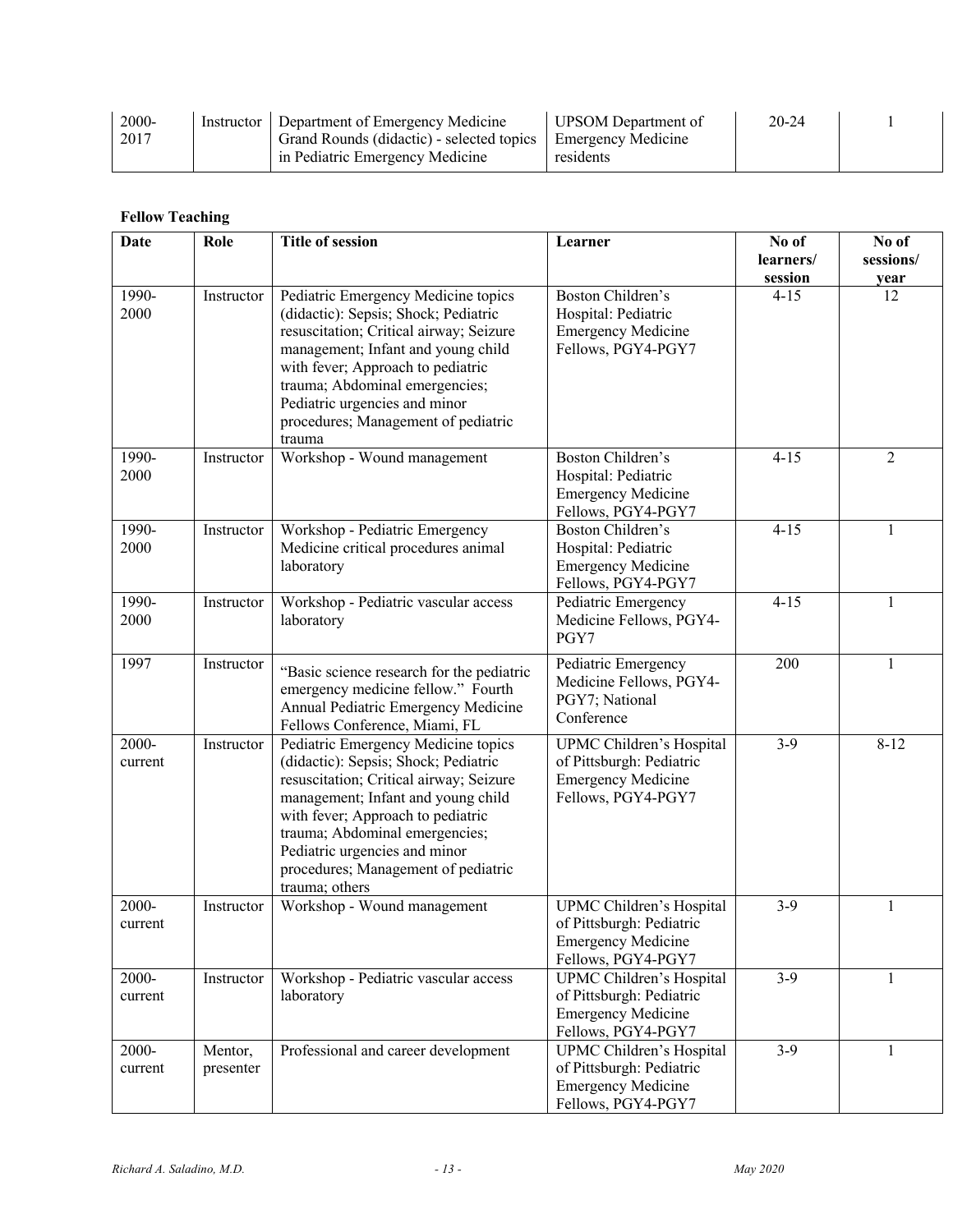| Date             | Role                                                                                                   | Curriculum, program, product                                                                                                                                                                                                                                                                                                                                                                                                      |                                                                                                                             | No of     | No of                       |
|------------------|--------------------------------------------------------------------------------------------------------|-----------------------------------------------------------------------------------------------------------------------------------------------------------------------------------------------------------------------------------------------------------------------------------------------------------------------------------------------------------------------------------------------------------------------------------|-----------------------------------------------------------------------------------------------------------------------------|-----------|-----------------------------|
|                  |                                                                                                        |                                                                                                                                                                                                                                                                                                                                                                                                                                   |                                                                                                                             | learners/ | sessions/                   |
|                  |                                                                                                        |                                                                                                                                                                                                                                                                                                                                                                                                                                   |                                                                                                                             | session   | year                        |
| 2000-<br>2001    | Division Chief,<br>Pediatric<br>Emergency<br>Medicine                                                  | Creation of the full curriculum and<br>authorship of the Program Information<br>Form (PIF): Children's Hospital of<br>Pittsburgh Program in Pediatric<br><b>Emergency Medicine</b>                                                                                                                                                                                                                                                | Children's Hospital of<br>Pittsburgh Program in<br>Pediatric Emergency<br>Medicine fully<br>credentialled<br>February, 2001 |           |                             |
| 2000-<br>2012    | Member, Planning<br>Committee                                                                          | American Academy of Pediatrics,<br>Section on Emergency Medicine:<br>PREP-EM                                                                                                                                                                                                                                                                                                                                                      | Intensive review<br>course in pediatric<br>emergency medicine                                                               | 270-300   | 1 every<br>even year        |
| 2008-<br>2012    | Chair and Course<br>Director                                                                           | American Academy of Pediatrics,<br>Section on Emergency Medicine:<br>PREP-EM                                                                                                                                                                                                                                                                                                                                                      | Intensive review<br>course in pediatric<br>emergency medicine                                                               | 270-300   | 2010 and<br>2012<br>courses |
| 2019-<br>current | <b>Associate Vice</b><br>Chair, Office of<br>Faculty<br>Development;<br>Curriculum/Course<br>Developer | Developed Department of Pediatrics<br>Leadership Excellence Series:<br>Including-Division Chief and Center<br>Director leadership best practices;<br>Finance IQ for Directors; Running an<br>effective meeting; The art of<br>negotiation; Bias in our professional<br>lives; Mentorship skills development;<br>Managing difficult conversations;<br>Navigating the academic promotion<br>process; Faculty recruitment strategies | UPSOM, Department<br>of Pediatrics, Division<br>Chiefs and Center<br>Directors                                              | 18-22     | $6 - 8$                     |

#### **Curriculum Development and Teaching products**

# **Invited teaching, Continuing medical education lectures and workshops:**

- 1989 "Pediatric emergencies." Continuing Medical Education Course, Boston University School of Medicine, Boston, MA
- 1990 Advanced Pediatric Life Support, Instructor. American Academy of Pediatrics Annual Meeting, Boston, MA
- 1991 "Occult abdominal injuries in childhood." Anesthesia Grand Rounds Children's Hospital, Boston, MA
- 1991 "Strains and sprains." Neighborhood Health Group, Boston, MA
- 1991 "Scratches, cuts, burns and bites." Comprehensive Child Health Program, Children's Hospital, Boston, MA
- 1992 "Cytokines in infection: pathophysiology and clinical implications. "Clinical Therapeutics Course, Harvard Medical School, Boston, MA
- 1992 "Current events in the treatment of sepsis." Department of Dentistry morning seminar series, Children's Hospital, Boston, MA
- 1992 "A recombinant endotoxin neutralizing protein improves survival in rabbits with E. coli sepsis." Longwood Area Trauma Center Research Seminar, Department of Surgery, Brigham and Women's Hospital, Boston, MA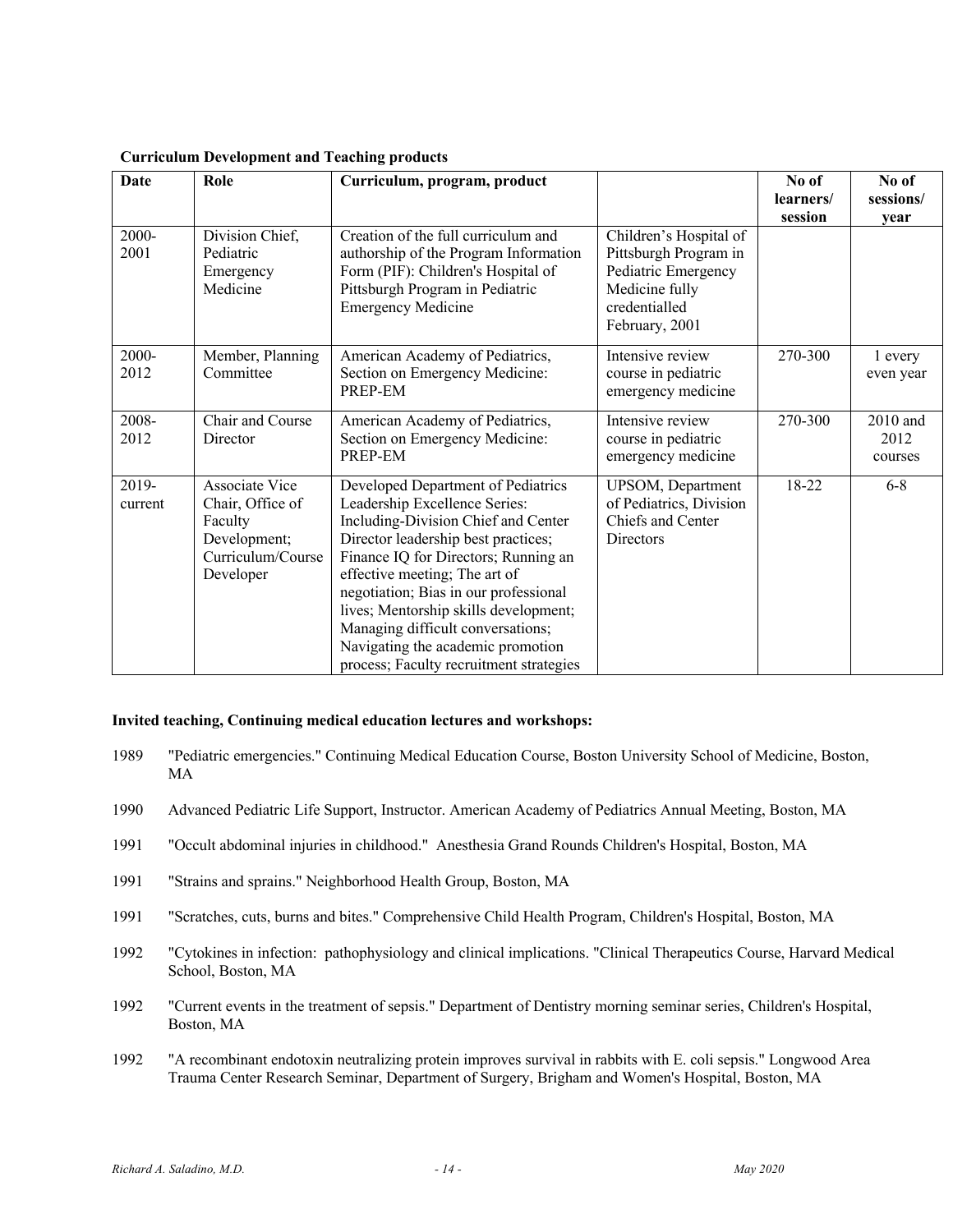- 1993 "Septic Shock." Pediatric Emergencies: Resuscitation, Practical Procedures and Topics in Infectious Diseases, Continuing Medical Education Course, Boston University School of Medicine, Boston, MA
- 1994 "Presentations at scientific meetings." Introduction to Clinical Research Course, Children's Hospital, Harvard Medical School, Boston, MA
- 1994 "New therapeutic approaches to septic shock." Annual Meeting, American Academy of Pediatrics, Section on Emergency Medicine, Dallas, TX
- 1996 "Shock." Advanced Pediatric Life Support, Pediatric Emergency Medicine Course. American Academy of Pediatrics Annual Meeting, Boston, MA
- 1996 American Academy of Pediatrics, Section on Emergency Medicine: PREP-EM (Intensive review of pediatric emergency medicine). Faculty instructor, August 1996, Chicago, IL.
- 1996 "Circulatory failure in the pediatric patient: the nuts and bolts of pathophysiology and management." Emergency Medicine Fall Conference: "Emergency Medicine Into the 21st Century;" Department of Emergency Medicine, Brigham and Women's Hospital, Massachusetts General Hospital, Boston, MA
- 1997 "Fevers through the ages: current management strategies." Emergency Medicine Winter Symposium, Sugarloaf, ME
- 1997 "Current evaluation and management of the febrile child;" "Management of common fractures in children." 6th Annual Common Pediatric Emergencies Conference, San Antonio, TX
- 1998 "Fevers through the ages: traversing your options;" "Ten great pediatric articles." Emergency Medicine Winter Symposium, Sugarloaf, ME
- 1998 "Hypovolemic shock." Harvard Medical School Department of Continuing Education: Injuries to Children: From minor to major and multiple trauma. Boston, MA
- 1998 "The febrile child." University of Cincinnati, Department of Emergency Medicine: State of the Art Emergency Care: Pediatric Emergencies. Cincinnati, OH
- 1998 American Academy of Pediatrics, Section on Emergency Medicine: PREP-EM (Intensive review of pediatric emergency medicine). Faculty instructor, August 1998, San Diego, CA.
- 1999 Primary Children's Medical Center, University of Utah School of Medicine: Pediatric Emergency Medicine Conference 1999: "Fevers through the ages: negotiating your options;" "Pediatric surgical emergencies: recognizing the red flags; "Circulatory failure in the pediatric patient: nuts, bolts and beyond." Salt Lake City, UT.
- 1999 "Managing the febrile infant and young child: an update." Children's Hospital of Michigan: Pediatric Infectious Diseases Emergencies Conference. Detroit, MI
- 2000 "Managing the febrile infant and young child: an update;" "Minor office emergencies: quick fixes and when to refer." Valley Children's Hospital (Madera, CA), Pediatrics in Yosemite, Yosemite Valley, CA
- 2000 American Academy of Pediatrics, Section on Emergency Medicine: PREP-EM (Intensive review of pediatric emergency medicine). Faculty instructor, August 2000, Seattle, WA
- 2000 "Circulatory failure: shock in the pediatric patient." University of Pittsburgh Affiliated Residency in Emergency Medicine, Grand Rounds, Center for Emergency Medicine, Pittsburgh, PA
- 2001 "Hypovolemic shock in the pediatric patient." Emergency Medical Services Institute of Pennsylvania, EMS Update 2001. Seven Springs, PA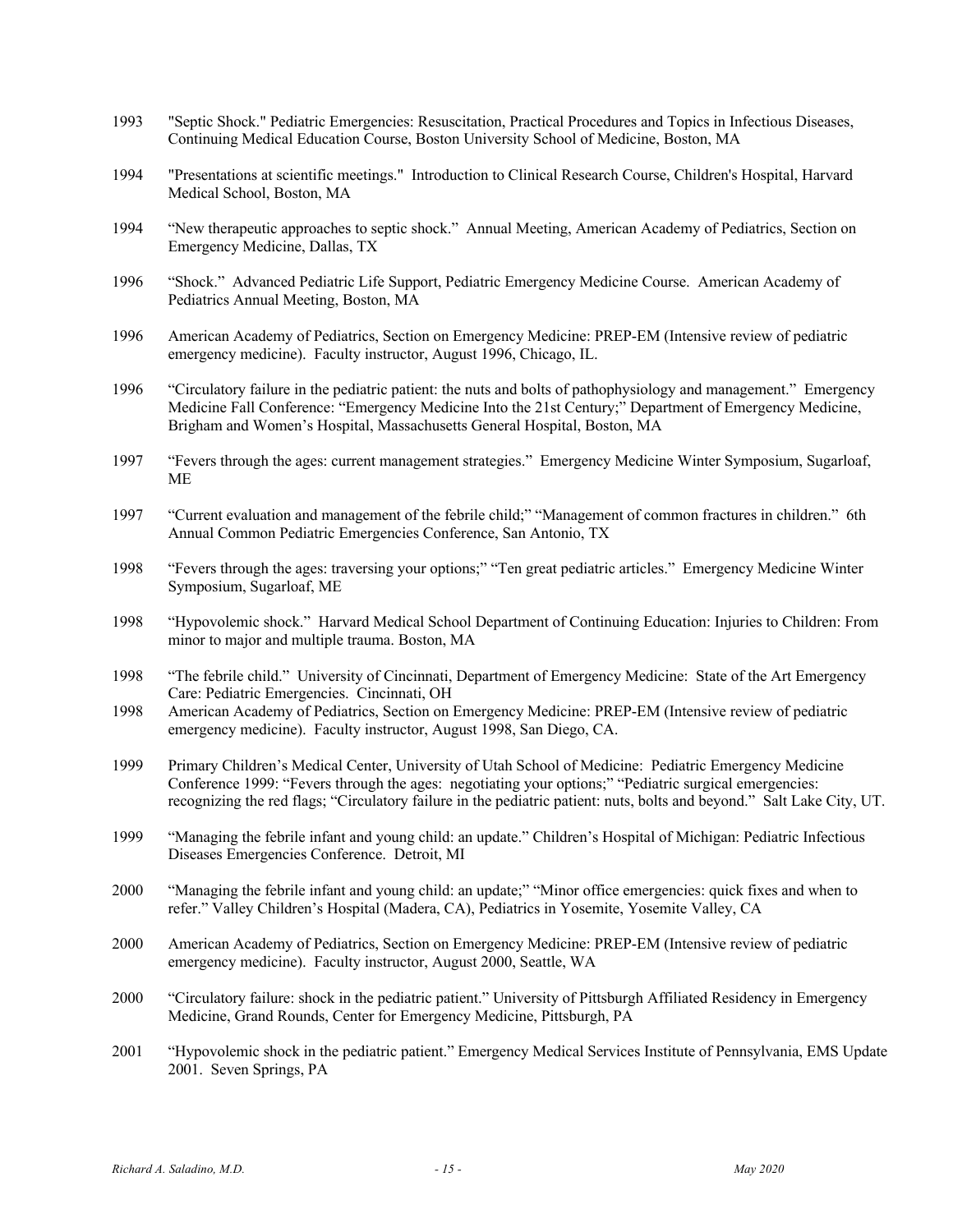- 2000 "Office management of minor emergencies: quick fixes and when to refer." Three Rivers Clinical Pediatric Update, Children's Hospital of Pittsburgh, Pittsburgh, PA
- 2001 "The evolution of resuscitation: less is more." 49<sup>th</sup> Annual Alumni Day, Children's Hospital of Pittsburgh, University of Pittsburgh School of Medicine, Pittsburgh, PA
- 2001 "A history of resuscitation: myths and realities." The American Association of Professional Coders, Pittsburgh, PA
- 2002 "Evaluation and management of respiratory emergencies in the pediatric patient. Pennsylvania Chapter of the American Academy of Emergency Physicians: Tools and the Talent Conference. Pittsburgh, PA
- 2001 "The management of seizures in the pediatric patient: are there data for what we do?" Emergency Medical Services Institute of Pennsylvania, EMS Update 2001. Seven Springs, PA
- 2002 "Pediatric surgical emergencies." Three Rivers Clinical Pediatric Update, Children's Hospital of Pittsburgh, Pittsburgh, PA
- 2002 American Academy of Pediatrics, Section on Emergency Medicine: PREP-EM (Intensive review of pediatric emergency medicine). Faculty instructor, July 2002, Montreal, Canada.
- 2002 "Management of Respiratory Emergencies in the Pediatric Patient: Updates on the management of status asthmaticus and bronchiolitis." Pennsylvania Chapter of the American Academy of Emergency Physicians: Tools and the Talent Conference. Pittsburgh, PA
- 2003 "Evaluation and management of the febrile young infant and young child in the new vaccines era." "Red flags in the recognition of abdominal emergencies in the infant and young child." Education Day, Minneapolis Children's Hospital, Minneapolis, MN
- 2003 "Evaluation and management of the febrile child in the new vaccines era." Three Rivers Clinical Pediatric Update, Children's Hospital of Pittsburgh, Pittsburgh, PA
- 2004 "Death of a child: how do we respond?" Emergency Medical Services Institute of Pennsylvania, EMS Update Seven Springs, PA
- 2004 American Academy of Pediatrics, Section on Emergency Medicine: PREP-EM (Intensive review of pediatric emergency medicine). Faculty instructor, July 2004, Toronto, Canada
- 2005 Pediatric Emergency Medicine 2005: Advances and Controversies for the Clinician. "Shock-Early recognition and management," "Respiratory urgencies and emergencies," "Management of seizures-basic approach and evidencebased rationale." Invited Faculty, Orlando, FL (Alfred I. DuPont Hospital for Children and Nemours Children's Clinic CME Course).
- 2006 "Office emergencies: quick fixes and when to refer." Three Rivers Clinical Pediatric Update, Children's Hospital of Pittsburgh, May 2006, Pittsburgh, PA
- 2006 American Academy of Pediatrics, Section on Emergency Medicine: PREP-EM (Intensive review of pediatric emergency medicine). Member, Planning Committee; Faculty instructor, August 2006, Washington, DC.
- 2007 "An approach to fever in the pediatric patient." University of Pittsburgh Affiliated Residency in Emergency Medicine, Grand Rounds. Pittsburgh, PA
- 2007 "Vascular access in the injured child. Seventh Annual John M. Templeton Jr. Pediatric Trauma Symposium Pittsburgh, PA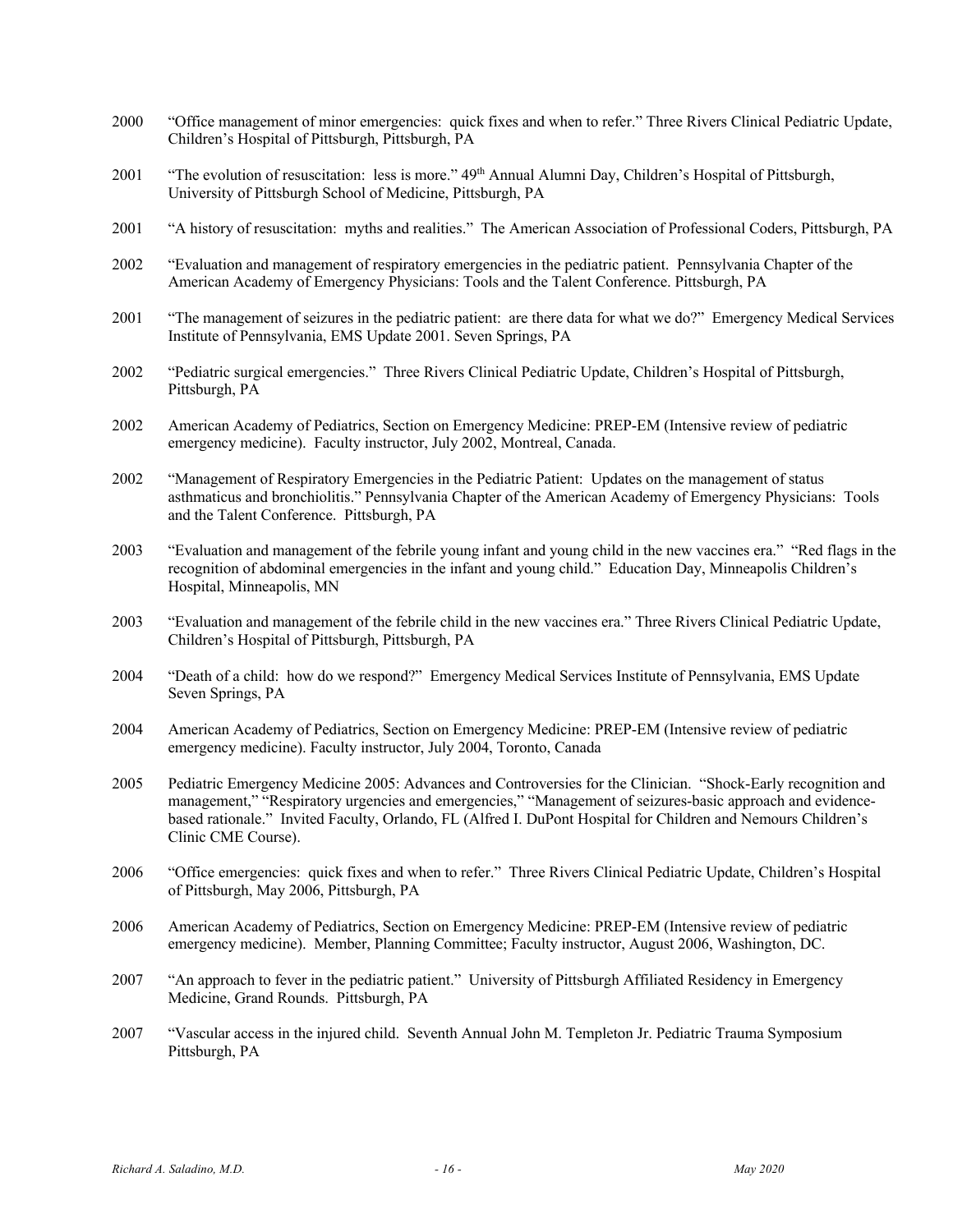- 2007 "Managing the infant and young child with fever: using the literature and clinical experience to guide your decisions." In: "Getting Ready for Residency Workshop." University of Pittsburgh School of Medicine, Faculty instructor (Susan Dunmire, MD, Course Director). Pittsburgh, PA
- 2007 "Pre-clerkship Program: Patient Assessment Workshop for Medical Students." University of Pittsburgh School of Medicine, Faculty instructor (John Mahoney, MD, Course Director). Pittsburgh, PA
- 2007 "Abdominal emergencies in children: red flags for the clinician." Three Rivers Clinical Pediatric Update, Children's Hospital of Pittsburgh, May 2007, Pittsburgh, PA
- 2007 "Early recognition and management of shock in the child." University of Pittsburgh Affiliated Residency in Emergency Medicine, Grand Rounds. Pittsburgh, PA
- 2008 Symposia Medicus 12<sup>th</sup> Annual Spring Conference on Pediatric Emergencies: "The early recognition and treatment of the child with shock;" "Controversial issues of seizure management in children;" "Minor injuries and urgencies: quick fixes and when to refer;" "Non-traumatic abdominal emergencies in the pediatric patient: red flags for clinicians." Faculty instructor, West Indies.
- 2008 "Managing the infant and young child with fever: using the literature and clinical experience to guide your decisions." In: "Getting Ready for Residency Workshop." University of Pittsburgh School of Medicine, Faculty instructor (Susan Dunmire, MD, Course Director). Pittsburgh, PA
- 2008 "Early recognition and management of shock in the child." University of Pittsburgh Affiliated Residency in Emergency Medicine, Grand Rounds. Pittsburgh, PA
- 2008 American Academy of Pediatrics, Section on Emergency Medicine: PREP-EM (Intensive review of pediatric emergency medicine). Faculty instructor, August 2008, Boston, MA; Chair-elect, Planning Committee (2009)
- 2009 Faculty: Vermont Summer Pediatric Seminar, Manchester Village, VT. Lectures: "Early recognition and management of shock in the pediatric patient," "Abdominal emergencies," "Minor injuries and urgencies," "Update on CPR, BLS and ALS."
- 2009 "Managing the infant and young child with fever: using the literature and clinical experience to guide your decisions." In: "Getting Ready for Residency Workshop." University of Pittsburgh School of Medicine, Faculty instructor (Susan Dunmire, MD, Course Director). Pittsburgh, PA
- 2009 "Early recognition and management of shock in the child-Update and review." University of Pittsburgh Affiliated Residency in Emergency Medicine, Grand Rounds. Pittsburgh, PA
- 2009 "Symposia Medicus 25<sup>th</sup> Annual Fall Conference on Pediatric Emergencies: "The early recognition and treatment of the child with shock;" "Update on ABCs of pediatric advance life support;" "Minor injuries and urgencies: quick fixes;" "Non-traumatic abdominal emergencies in the pediatric patient: red flags for clinicians." Faculty instructor, Aruba.
- 2010 American Academy of Pediatrics, Section on Emergency Medicine: PREP-EM (Intensive review of pediatric emergency medicine). Faculty instructor, August 2010, Chicago, IL.
- 2010 "Symposia Medicus 10<sup>th</sup> Annual Winter Conference on Pediatric Emergencies: Update on ABCs of pediatric advance life support;" "Minor injuries and urgencies: quick fixes;" "Non-traumatic abdominal emergencies in the pediatric patient: red flags for clinicians." Faculty instructor, Keystone, CO.
- 2010 "Evaluation of the febrile infant and young child." In: "Getting Ready for Residency Workshop." University of Pittsburgh School of Medicine, Faculty instructor (Susan Dunmire, MD, Course Director). Pittsburgh, PA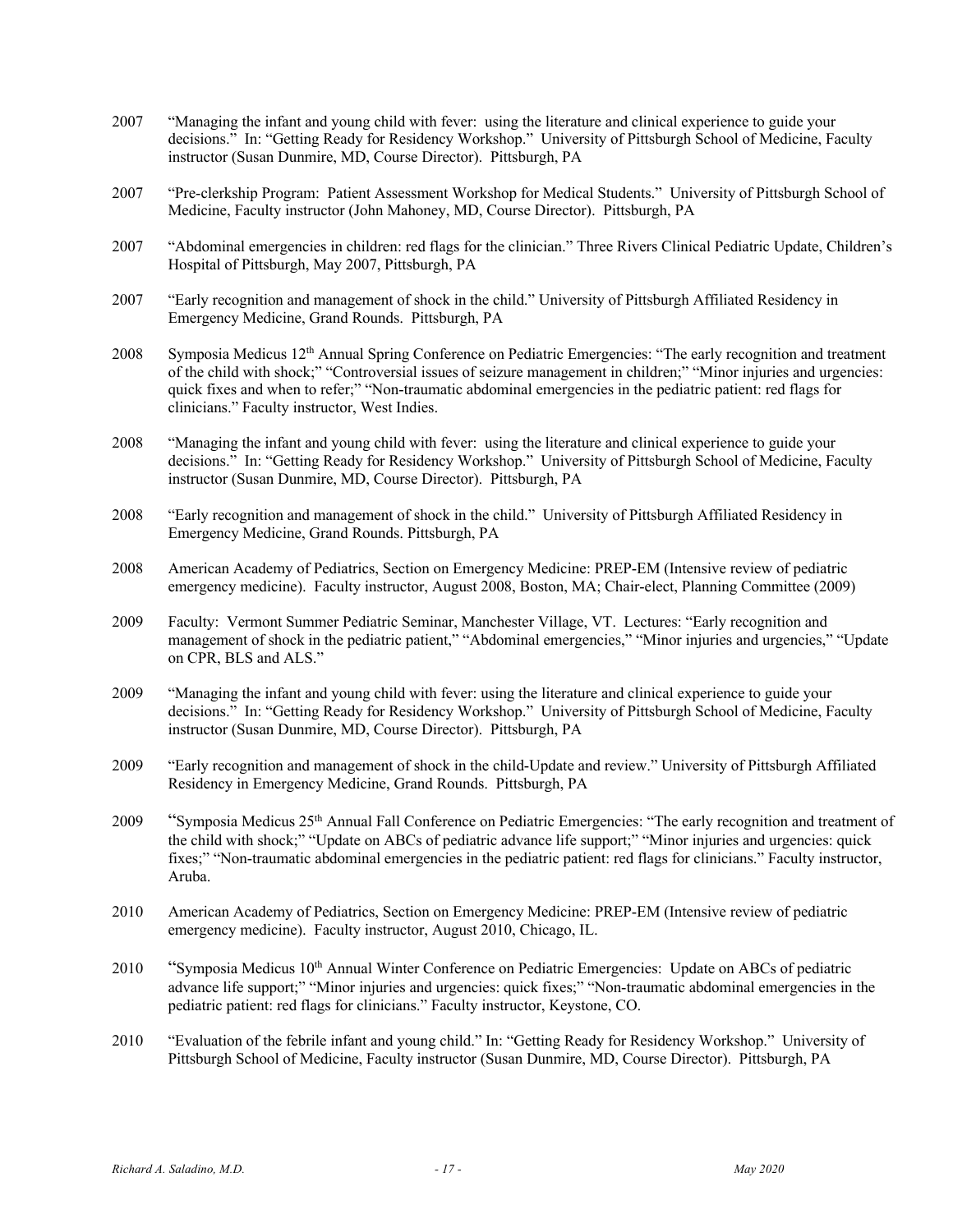- 2011 "Managing the infant and young child with fever: using the literature and clinical experience to guide your decisions." In: "Getting Ready for Residency Workshop." University of Pittsburgh School of Medicine, Faculty instructor (Susan Dunmire, MD, Course Director). Pittsburgh, PA
- 2012 "Symposia Medicus 12th Annual Winter Conference on Pediatric Emergencies: "Update on ABCs of pediatric advance life support;" "Injuries and urgencies: quick fixes and when to refer;" "Non-traumatic abdominal emergencies in the pediatric patient: red flags for clinicians." Faculty instructor, Keystone, CO.
- 2012 "Office preparedness for emergencies: is there a right answer?" Three Rivers Clinical Pediatric Update, Children's Hospital of Pittsburgh, May 2013, Pittsburgh, PA
- 2012 American Academy of Pediatrics, Section on Emergency Medicine: PREP-EM (Intensive review of pediatric emergency medicine). Chair, Planning Committee. Course Director, August 2012, Denver, CO.
- 2014 "Symposia Medicus 25th Annual Spring Conference on Pediatrics: "Non-traumatic abdominal emergencies in the pediatric patient," Minor Injuries & Urgencies," "Office Preparedness for Pediatric Emergencies." Faculty instructor, Lahaina, HI
- 2015 "Symposia Medicus 20<sup>th</sup> Annual Spring Conference on Pediatric Emergencies: "Non-traumatic abdominal" emergencies in the pediatric patient," "Ten articles from the pediatric emergency medicine literature: will you change your practice," "Pediatric emergency medicine potpourri: what you should know by now," "Pediatric office preparedness: are you prepared." Faculty instructor, St. Thomas, VI
- 2016 "Highlights from the Pediatric Emergency Medicine Literature some things old, some things new." Three Rivers Clinical Pediatric Update, Children's Hospital of Pittsburgh, May 2016, Pittsburgh, PA
- 2016 American Academy of Pediatrics, Section on Emergency Medicine: PREP-EM (Intensive review of pediatric emergency medicine). Faculty instructor, August 2016, Chicago, IL.
- $2019$  "Symposia Medicus  $30<sup>th</sup>$  Annual Spring Conference on Pediatrics: "Office preparedness for urgencies and emergencies." "Office urgencies and procedures" quick fixes and when to refer," "Topical review of pediatric emergency medicine literature: will you change your practice?" "Non-traumatic abdominal emergencies: red flags and nuances." Faculty instructor, Grand Cayman, CI
- 2019 "Academic Promotion." ICRE Master Program;, Professional Development. Faculty instructor. University of Pittsburgh School of Medicine, Pittsburgh, PA
- 2019 "Pediatric Emergency Medicine Division Chief Is it terminal?" Pediatric Academic Societies 2019 Annual Meeting (Pediatric Emergency Medicine North American Chiefs Annual Session). Invited/lead faculty, Baltimore, MD.
- 2020 "Academic Promotion and Career Development." ICRE Master Program, Professional Development. Faculty instructor. University of Pittsburgh School of Medicine, Pittsburgh, PA

# **Other invited seminars and lectures:**

- 2010 "Bringing personal values to the professional workplace." Trinity Seminary Invited Speaker Series, Ambridge, PA
- 2011 "Personal values in the professional workplace." Trinity Seminary Invited Speaker Series, Ambridge, PA
- 2011 "Navigating an emergency." Children's Hospital of Pittsburgh Foundation Presentation, Pittsburgh, PA
- 2013 "Leadership formation: values in the workplace." Pittsburgh Fellows Program, Pittsburgh, PA
- 2014 "Navigating an emergency." Children's Hospital of Pittsburgh Foundation Presentation, Pittsburgh, PA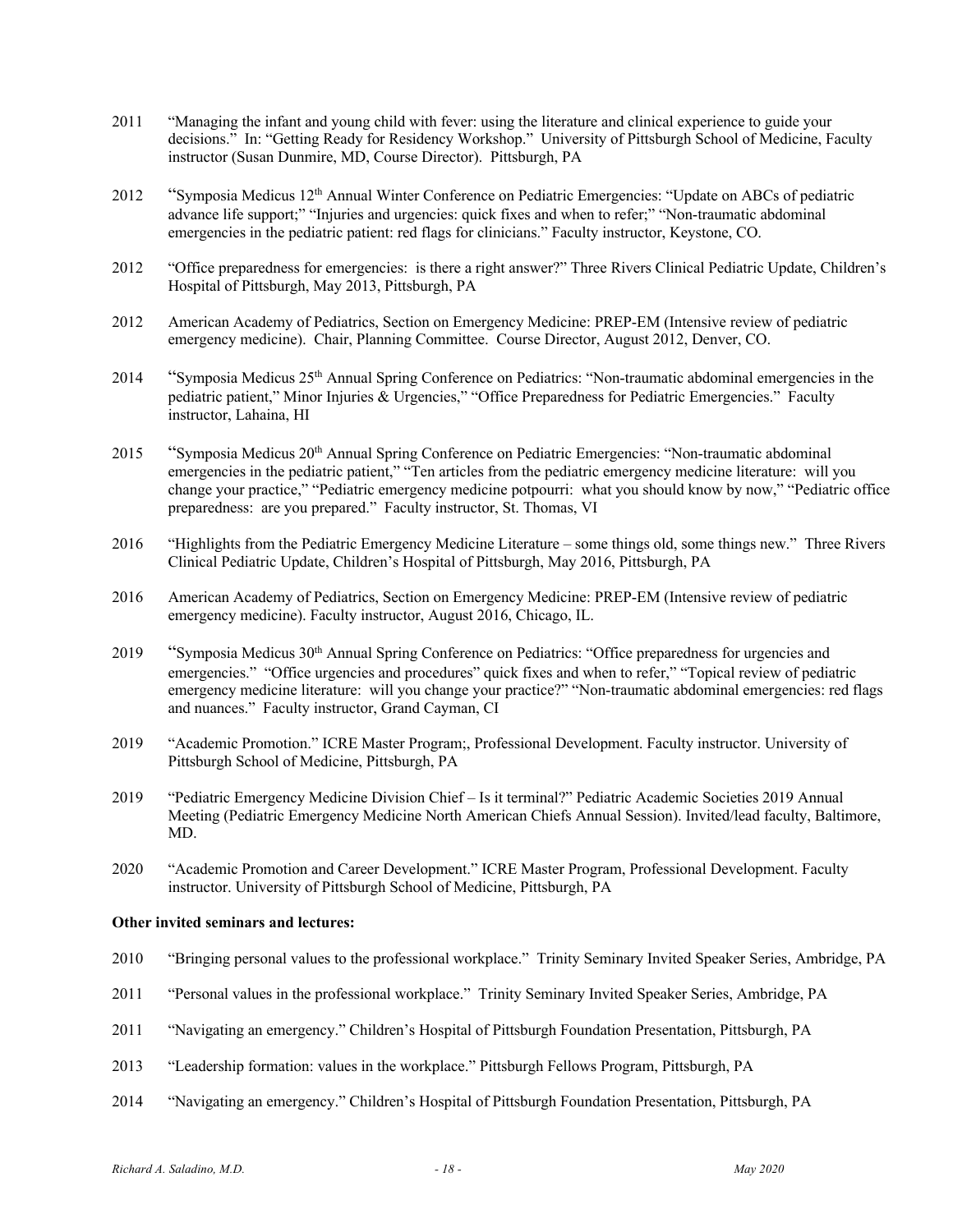- 2014 "Leadership formation: values in the workplace." Pittsburgh Fellows Program, Pittsburgh, PA
- 2017 "Leadership formation: values in the workplace." Pittsburgh Fellows Program, Pittsburgh, PA
- 2017 "Developing effective strategies for implementing change in clinical practice." Radcliffe Institute for Advanced Study, Harvard University. Engaging the pediatric patient: designing a curriculum for establishing trust and alleviating fear. Invited faculty. November 2017, Cambridge, MA.
- 2019 "Designing a research agenda for establishing trusting relationships with children." Radcliffe Institute for Advanced Study, Harvard University. Engaging the pediatric patient: designing a curriculum for establishing trust and alleviating fear. Invited faculty. November 2019, Cambridge, MA.

# **Individual Mentoring:**

|                            | Pediatric Emergency Medicine Training Programs: Scholarship Oversight Committee and Faculty Mentor |
|----------------------------|----------------------------------------------------------------------------------------------------|
| Boston Children's Hospital | Fifty-two fellows in training (1990-2000)                                                          |
|                            | Children's Hospital of Pittsburgh Fifty-three fellows in training (2000-2019)                      |

# **Medical Scientist Training Program, University of Pittsburgh; Longitudinal Clinical Clerkship for MD-PhD students:**

| Student       | Years     |
|---------------|-----------|
| Justin Baca   | 2005-2007 |
| Rekha Repaka  | 2008      |
| Aaron Secrest | 2008-2009 |
| David Sturman | 2010-2011 |
|               |           |

# **Mentoring of Advanced Practice Providers: Promotion Ladder Mentorship, UPMC Children's Hospital of Pittsburgh**

| <b>Advanced Practice</b> |                                                                                          |                     |
|--------------------------|------------------------------------------------------------------------------------------|---------------------|
| <b>Provider (APP)</b>    | <b>Project Title</b>                                                                     | <b>Promotion to</b> |
| Deb Hornyak              | No project required at the time of promotion                                             | Senior APP          |
|                          | Development of a pre-assessment sedation form to reduce adverse events related to        |                     |
| April Hollenbeck         | sedation                                                                                 | Senior APP          |
|                          | Reducing specimen collection errors for neonatal conjunctivitis testing in the emergency |                     |
| Laura Pete               | department                                                                               | Senior APP          |
|                          | Formalization of the orientation process of newly hired APPs in the ED by creation of a  |                     |
| Laura Pete               | new hire handbook                                                                        | Senior APP          |
|                          | Development of anxiolysis protocol using IN Fentanyl, nitrous and hematoma block for     |                     |
| Erin Madden              | reduction of distal radius or ulna fractures in the ED                                   | Senior APP          |
| Jenny Petrone            | Lyme disease follow up guidelines                                                        | Senior APP          |
| Jenny Petrone            | Development of an APP student orientation handbook                                       | Expert APP          |
| Julie Giuffre            | Urine dipstick for UTIs to help reduce ED length of stay                                 | Senior APP          |
|                          | Development and tracking of a committee and practice guideline for patients who present  |                     |
| Jodee Stevens            | to the ED after a sexual assault.                                                        | Senior APP          |

#### **College and high-school student mentoring through clinical shadowing and guided discussion sessions:**

| Maeve Ward                   | Molly Hill  | <b>Emily Steliotis</b> | Dane Bluestone   | Nico Baldwin      |
|------------------------------|-------------|------------------------|------------------|-------------------|
| Evan Fisch                   | Gina Barden | Julia Pyko             | Niles Welchering | Alex Zafiris      |
| Adam Attar                   | Erin Isaac  | Tricia Glavin          | Bailey Bergman   | Elizabeth Schmitz |
| Alexis Cameron Talia Brinton |             | Satya Iyer             | Mehta Hailey     | Jill Pollon       |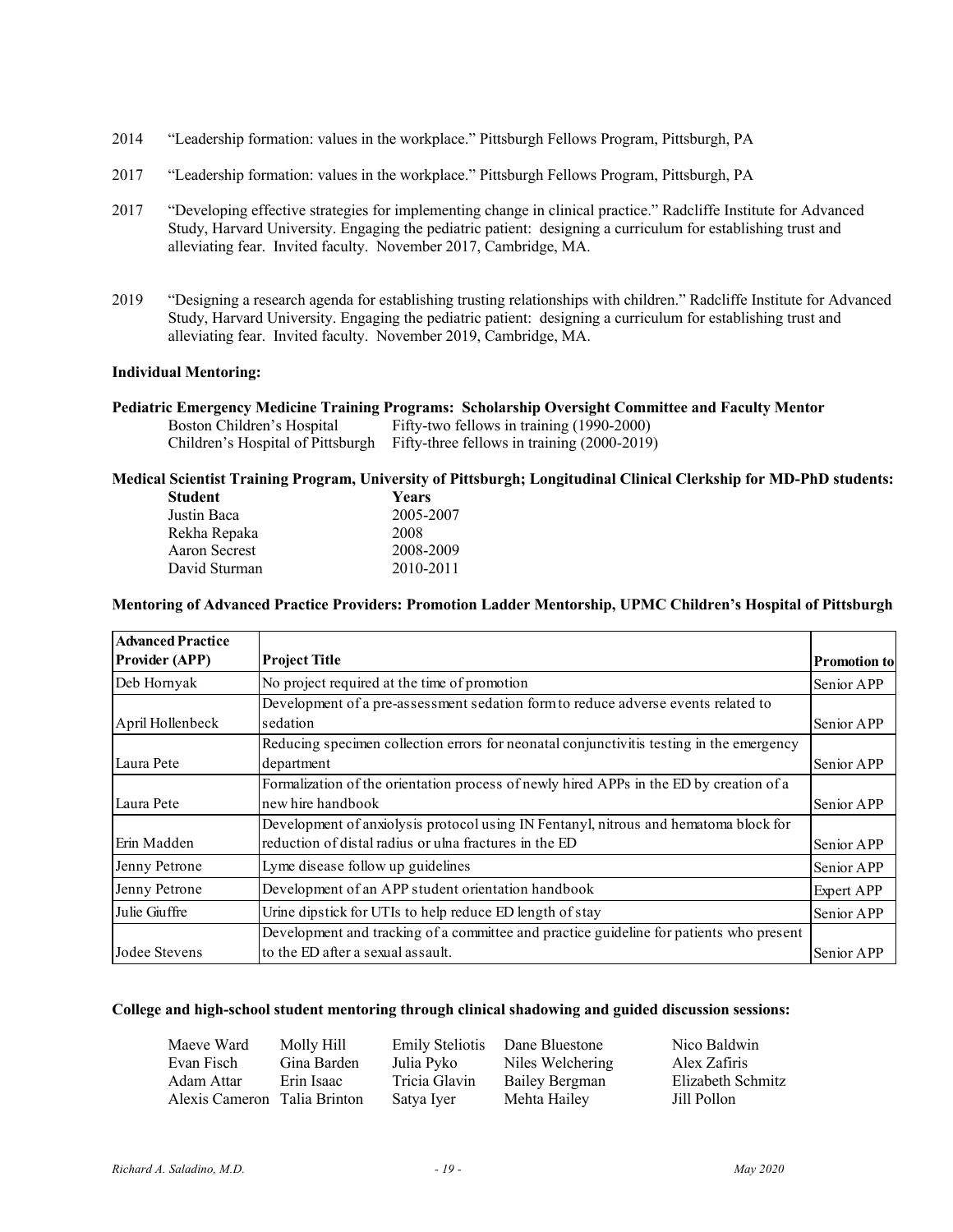| Alexa Guzzy  | Julia Scanlon                              |                                | Jenna Dischner Lorencia Cortez | Joseph Straka |
|--------------|--------------------------------------------|--------------------------------|--------------------------------|---------------|
| Lea Giotto   | Sarah Straka                               | James Nagel                    | Madeline Braksick              | Kathryn Moran |
| Jeremy Zura  | Kendall Pearson Andres Hubsch Sophia Bunde |                                |                                | Kaylyn Hicks  |
| Sophia Perry | Leo Hill                                   | Scarlett Hudson Luke Giannetta |                                | Carly Koza    |
| Talia Caridi |                                            |                                |                                |               |

**Irish Compass:** University of Notre Dame Alumni Association and Career Center online community for professional growth and development. This platform allows alumni to give back by serving as mentors to fellow alumni and students, sharing their insights and perspectives with those who are navigating the early stages of their careers.

- Claudia Torres 2018
- Kathryn Moran 2019
- Finnula Mageras 2019
- Talia Caridi 2019

# **OTHER PROFESSIONAL ACTIVITIES:**

#### **Ad hoc reviewer, Journals:**

Pediatrics Annals of Emergency Medicine Pediatric Emergency Care Pediatric Infectious Disease Journal Academic Emergency Medicine Pediatric Critical Care Medicine Clinical Pediatric Emergency Medicine Emergency Medicine Journal

# **National academy/meeting abstract reviewer:**

Reviewer, Scientific abstracts for annual Pediatric Academic Societies - Society for Pediatric Research (PAS-SPR) national meetings (annually since 1998)

# **RESEARCH FUNDING:**

# **Current Grant Support:**

# **Past Grant Support:**

| <b>Grant Number</b> | <b>Grant Title</b>                                                                                         | <b>Role in Project</b> | <b>Years Inclusive</b> | <b>Source, Amount</b>                                     |
|---------------------|------------------------------------------------------------------------------------------------------------|------------------------|------------------------|-----------------------------------------------------------|
|                     | Pathophysiology and<br>treatment of septic shock                                                           | $Co-PI$ ; 10% effort   | 1991-1993              | Associates of Cape Cod                                    |
|                     | Studies on protein C for<br>treatment of Neisseria<br><i>meningitidis</i> sepsis                           | PI; $10\%$ effort      | 1994                   | Immuno AG                                                 |
|                     | Development of an infant rat<br>model to evaluate the<br>protective activity of<br>pneumococcal antibodies | PI; $10\%$ effort      | 1995-1997              | WHO Global Programme<br>for Vaccines and<br>Immunizations |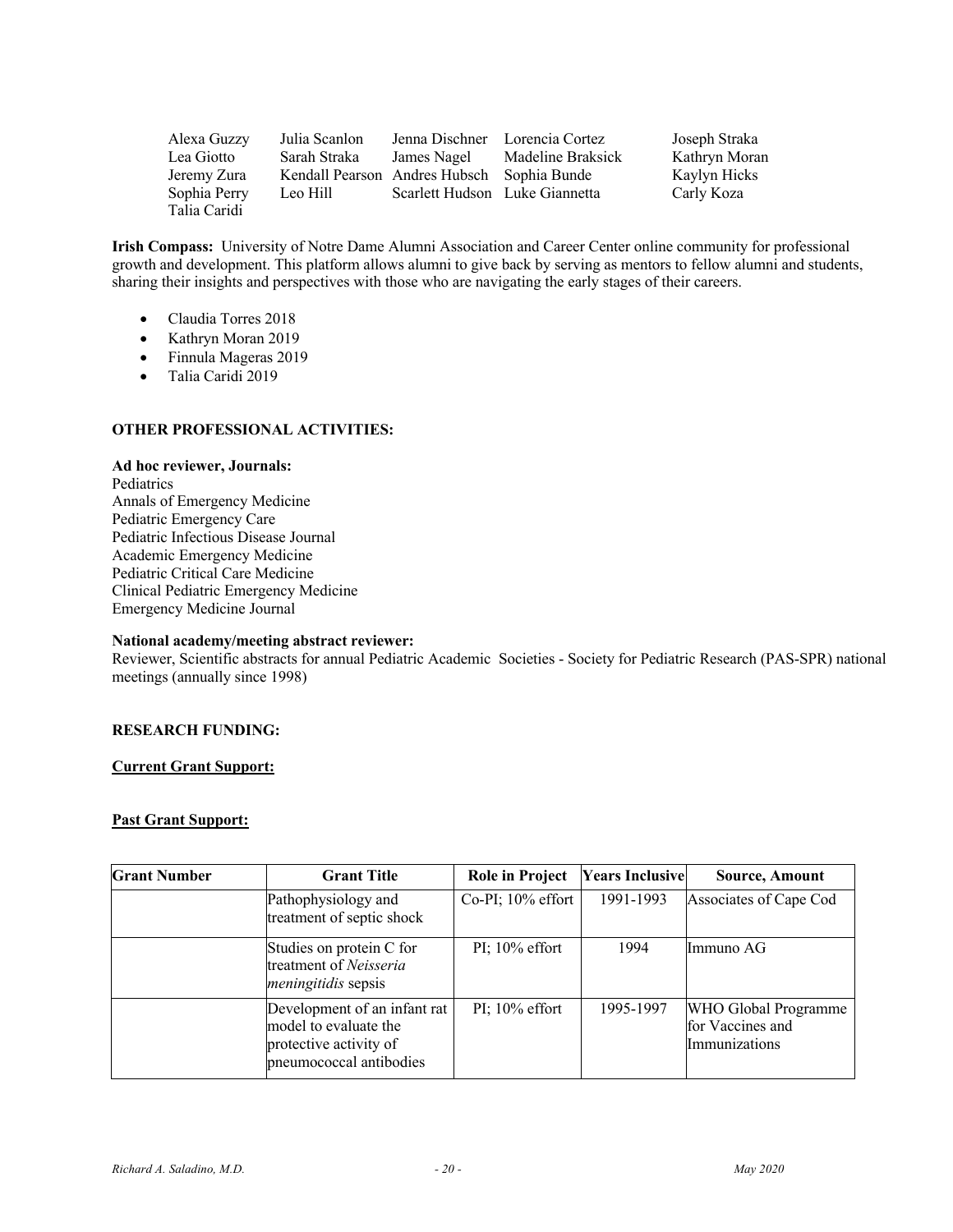|              | Evaluation of the protective<br>capacity of anti-pneumolysin<br>antibodies in an infant Rhett<br>model of pneumococcal<br>infection                   | $PI$ ; 10% effort | 1997-1998 | Wyeth-Lederle Vaccines<br>and Pediatrics |
|--------------|-------------------------------------------------------------------------------------------------------------------------------------------------------|-------------------|-----------|------------------------------------------|
| R01 HD055986 | Novel approaches to<br>screening for inflicted<br>childhood neurotrauma                                                                               | $Co-I$            | 2009-2015 | NIH                                      |
|              | PCORI PRO 13100176 Using the electronic medical<br>record to improve outcomes<br>and decrease disparities in<br>screening for child physical<br>abuse | $Co-I$            | 2013-2017 | NIH                                      |

# **LIST OF CURRENT RESEARCH INTERESTS**

- 1. Evaluation and management of acute illness and injury in children
- 2. Septic shock in children particularly screening tools and early identification
- 3. Inflicted trauma in children particularly screening tools and early identification
- 4. Scholarly approaches to leadership training for faculty
- 5. Scholarly curriculum development: establishing trust in young children (Baruch Krauss, PI)

### **INVITED GRAND ROUNDS, SEMINARS AND LECTURESHIPS**

- 1992 "Gram-negative sepsis: current concepts of pathophysiology; current and future directions of treatment." Medicine Grand Rounds, Children's Hospital Medical Center, Cincinnati, OH
- 1992 "Current events in the treatment of sepsis." Department of Dentistry morning seminar series, Children's Hospital, Boston, MA
- 1992 "A recombinant endotoxin neutralizing protein improves survival in rabbits with E. coli sepsis." Longwood Area Trauma Center Research Seminar, Department of Surgery, Brigham and Women's Hospital, Boston, MA
- 1994 "New approaches to the management of sepsis." Medicine Grand Rounds, Children's Hospital, Boston, MA
- 1994 "Fevers through the ages." Emergency Medicine Grand Rounds, Sturdy Memorial Hospital, Boston, MA
- 1998 "The febrile child." University of Cincinnati, Department of Emergency Medicine: Invited Faculty, State of the Art Emergency Care: Pediatric Emergencies. Cincinnati, OH
- 1999 Maine Medical Center: 9<sup>th</sup> Annual Lawrence Memorial Pediatric and Young Adult Day, Invited Faculty: "Evaluation of fever in the infant and young infant." Portland, ME.
- 1999 "Management of sepsis: from bench to bedside." The Helen L. DeRoy Distinguished Visiting Professorship, Children's Hospital of Michigan, Detroit, MI
- 2000 "Treatment and prevention of serious bacterial infections: lessons from the laboratory." Medicine Grand Rounds, Children's Hospital, Boston, MA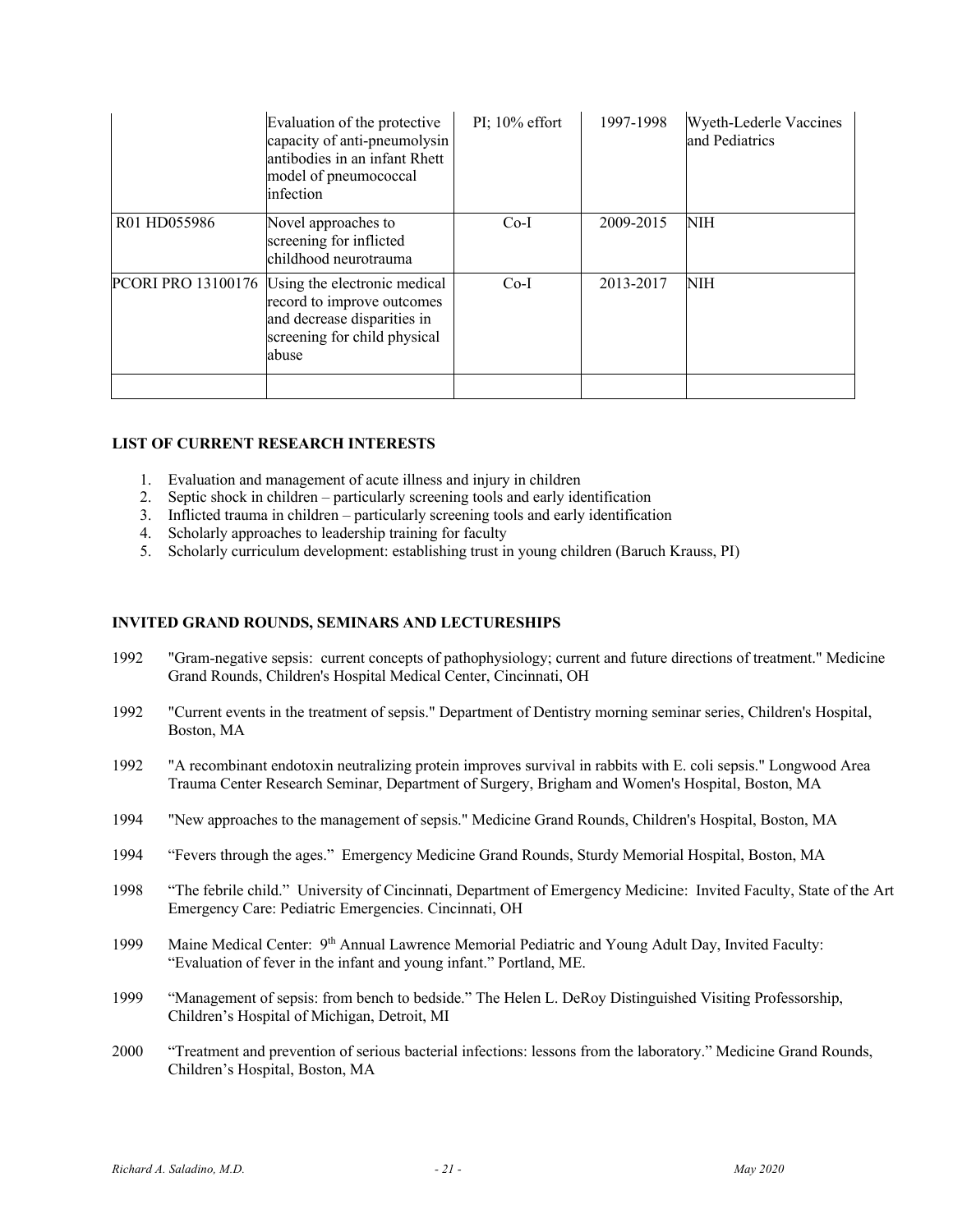- 2000 "Treatment and prevention of serious bacterial infections: from the bench to the bedside." Pediatric Grand Rounds, Children's Hospital of Pittsburgh, Pittsburgh, PA
- 2003 "Pediatric surgical emergencies." Multidisciplinary Grand Rounds, Passavant Hospital, UPMC, Pittsburgh, PA
- 2006 "Evaluation and management of the febrile young infant and young child, 2006." Multidisciplinary Grand Rounds, Passavant Hospital, UPMC, Pittsburgh, PA
- 2013 Bruce M. Fehr Memorial Lecture: "The evolution of resuscitation: history, art and science." Children's Hospitals and Clinics of Minnesota. November 2013, Minneapolis, MN.
- 2017 "Developing effective strategies for implementing change in clinical practice." Radcliffe Institute for Advanced Study, Harvard University. Engaging the pediatric patient: designing a curriculum for establishing trust and alleviating fear. Invited faculty. November 2017, Cambridge, MA.
- 2019 "Pediatric Emergency Medicine Division Chief Is it terminal?" Pediatric Academic Societies 2019 Annual Meeting (Pediatric Emergency Medicine North American Chiefs Annual Session). Invited faculty, Baltimore, MD.

# **SERVICE (as of July 1, 2000):**

#### **2000-present**

Division Chiefs Committee Department of Pediatrics Operations Committee Provider Relations Committee Medical Advisory Committee (Trauma-Medical Multidisciplinary committee) Respiratory Care Committee (originally Asthma Guidelines Committee prior to 2002) Procedures Committee Emergency Medical Services Council Clinical Effectiveness Committee

#### **2001-present**

Clinical Resource Management Committee Pediatric Surgery Clinical Effectiveness Team Clinical Steering Committee Physicians Advisory Committee Environment of Care Committee: Chair of the Clinical Care Task Force (2001-2004) Census Committee

# **2002-present**

Emergency Medicine Quality Improvement Forum, University of Pittsburgh Medical System Respiratory Care Committee Incentives Program Committee, Department of Pediatrics

#### **2003-2012**

Reappointment Process/Service Standards Subcommittee of the Service Council Combined Supply Analysis Committee

#### **2004-present**

Emergency Department Process Improvement Task Force: Physician leader

#### **2006-present**

FirstNET Steering Committee: Physician leader: leadership group guiding on the build, implementation and maintenance/development of the electronic medical record and electronic patient tracking systems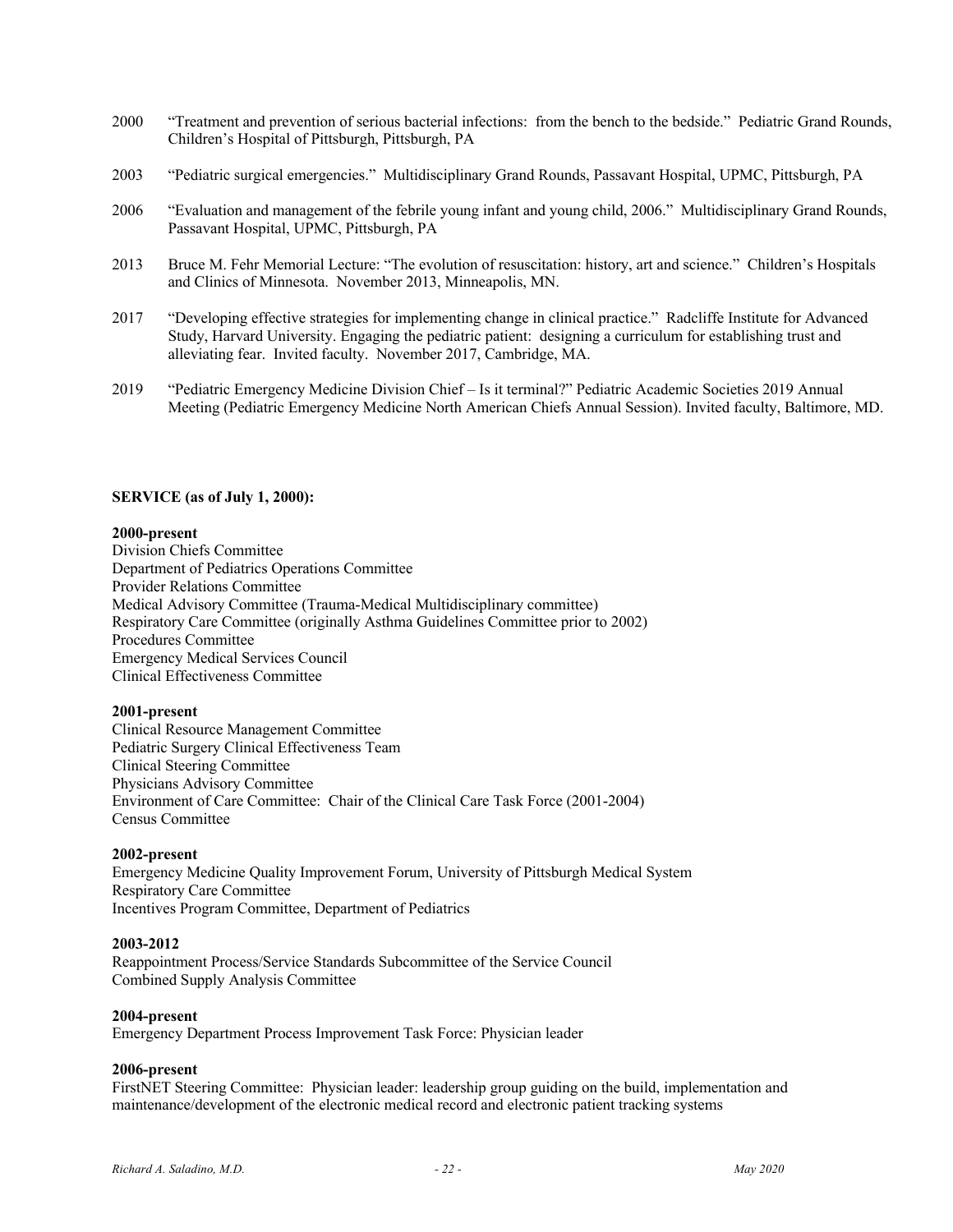# **2007-present**

FirstNET Phase 2 Steering Committee: Physician leader: leadership group guiding the build and implementation of the physician electronic medical record (PowerNote ED); maintenance and development of EMR

# **2010-2012**

Children's Hospital of Pittsburgh Clinical Council

**2010 – 2018**  Children's Hospital of Pittsburgh Disaster Leadership Committee

# **2011-present**

Children's Hospital of Pittsburgh Strategic Initiatives Committee (CSI) Children's Hospital of Pittsburgh Telemedicine Steering Committee Children's Hospital of Pittsburgh Clinical Mobility Committee

# **2012-present**

Department of Pediatrics Promotions Committee Core Competency Committee, Pediatric Emergency Medicine Fellowship Program, Children's Hospital of Pittsburgh

#### **2014-2018**

Non-Tenured Faculty Promotions and Appointments (NTFPA) Committee; University of Pittsburgh School of Medicine

# **2015**

Children's Hospital of Pittsburgh Medical Executive Committee of the Medical Staff: Nominations Committee

# **2016-2018**

Department of Pediatrics Division Directors Council

#### **2016 – Present**

Department of Pediatrics Leadership Team

#### **2017 – 2018**

Emergency Department Interprofessional Leadership Team – Physician Lead

#### **2017 – Present**

Department of Pediatrics Physician Compensation Committee

#### **2018 – Present**

Utilization Review/Care Coordination Committee (Children's Hospital of Pittsburgh) Clinical Documentation Improvement Initiative (Children's Hospital of Pittsburgh initiative)

#### **2019 – Present**

Information Management Committee (Children's Hospital of Pittsburgh)

### **Hospital Clinical Practice Guidelines Committees, Clinical Pathways Committee; Physician lead or co-lead:**

Asthma Bronchiolitis Diabetes and DKA (diabetic ketoacidosis) Evaluation and management of fever in the cancer and BMT patient Sickle cell pain crisis CSF pleocytosis Pain Management Evaluation and management of febrile infants 60 days and younger